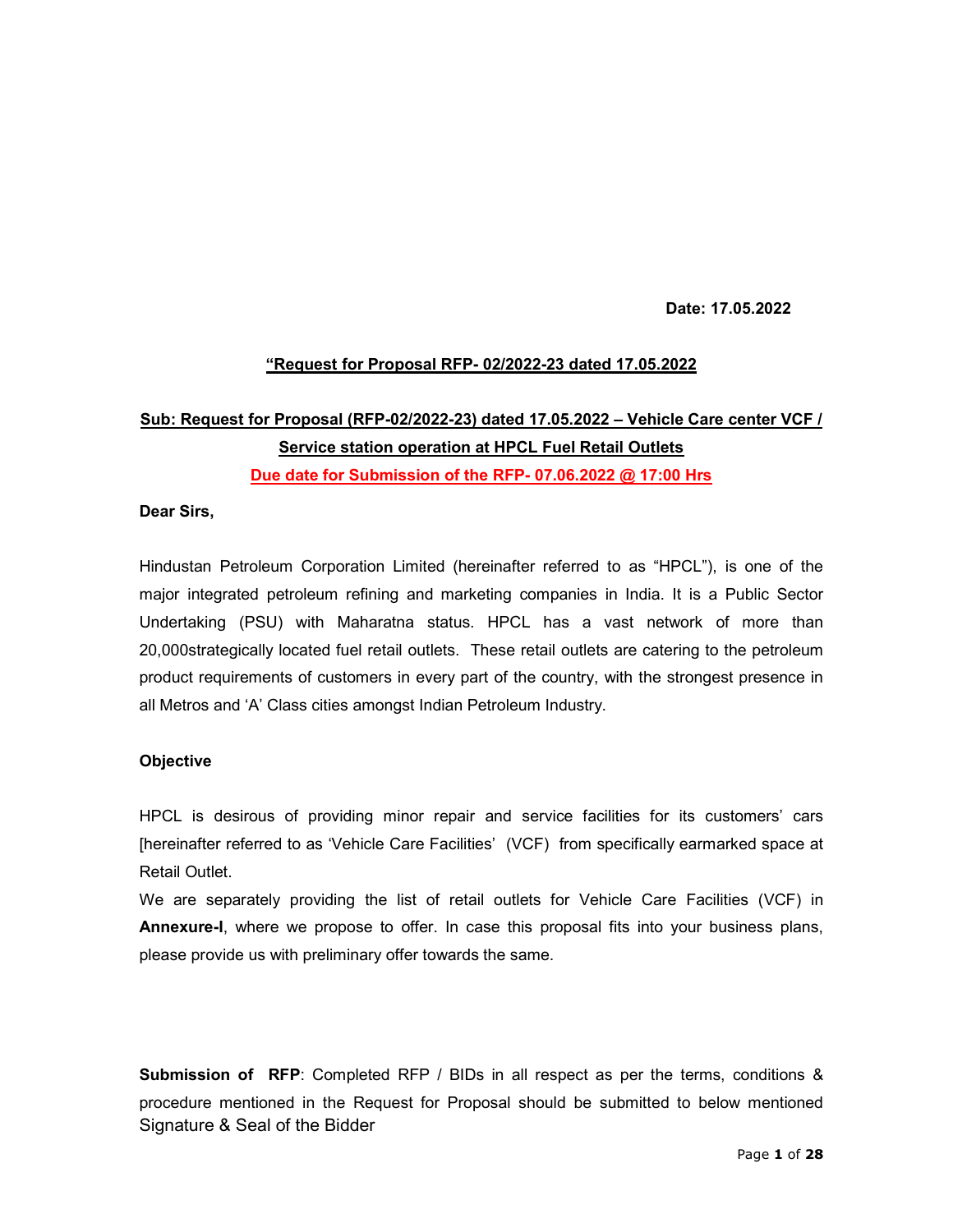address by due date. Completed RFP / BIDs should be marked as "Proposal for VCF" at HPCL

Fuel Retail Outlets\_\_\_\_\_\_\_\_\_\_\_ under Mumbai Retail Region. (Vacant space Sr no and

location name)".

#### Address:

DGM Mumbai Retail region Hindustan Petroleum Corporation Limited. Mumbai Regional Office (Retail) ¾, S V Road & Turner Road Junction Bandra West, Mumbai - 400050

For RFP related queries, please contact: Ms Pinki Parmar: Ch Mgr RE - MIS & ARB, Contact no: 7506308857 land line- 022-22045701/02 Email ID- pinkisarvaiya@hpcl.in

#### Details of HPCL's Scope & other terms

#### 1 - TERM

1.1 The validity will be for a period of three years and may be renewed at the Sole discretion of HPCL on the same terms & conditions.

#### 2 – OBLIGATIONS OF HPCL

- 2.1 HPCL grants to the Operator permission to operate the VCF premises at its Retail outlet more fully described in **Annexure – I** for the operation of Vehicle Care Facility ( $VCF$ ) for providing minor repair and servicing of cars.
- 2.2 HPCL shall permit the Operator to install movable equipment necessary for VCF operations, to store tools, spares and consumables and undertake servicing/repairs of cars at VCF Centre.
- 2.3 HPCL shall provide free access to VCF Centre to all customers during the working hours of VCF Centre. However, the Corporation reserves the right to park its vehicle and also utilize part of open area, if required, at its concerned Retail Outlet for parking and servicing customers' vehicles.
- 2.4 HPCL may at its sole discretion take part in the promotional schemes devised by the Operator as per mutual agreement.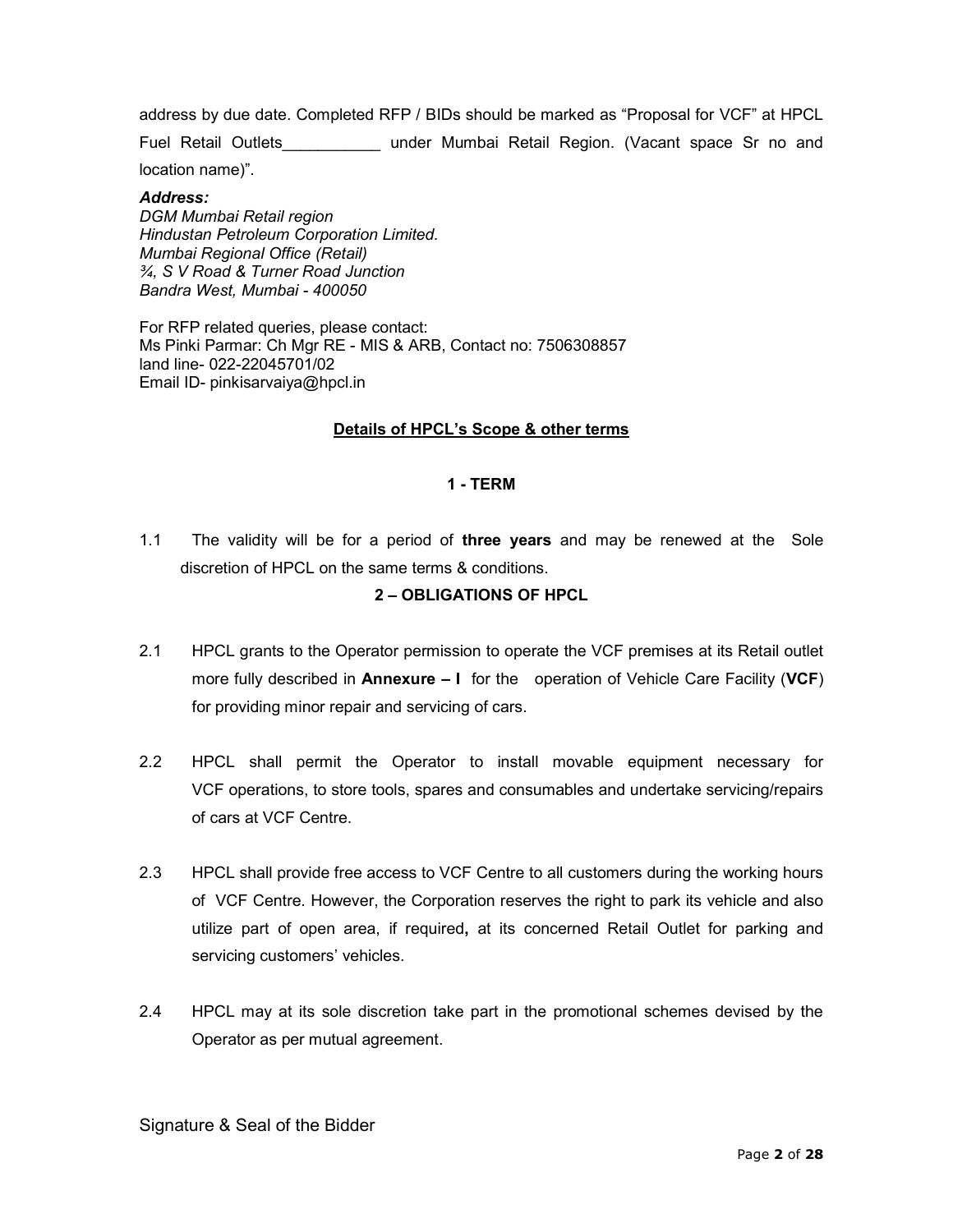#### 3 – OBLIGATIONS OF SUCCESSFUL BIDDER

- 3.1 Successful Bidder shall be wholly responsible for the operation and management of VCF Centre viz., employment of skilled and trained manpower, installation of necessary machines and equipment, procurement of necessary spares and tools, inventory management, servicing and repairing of cars etc.
- 3.2 The Successful Bidder shall operate VCF Centre at least 7 days a week for a minimum of 8 hours per day or more, unless dictated otherwise by local laws as may be applicable.
- 3.3 The Successful Bidder shall provide convenient and pleasant environment to the customers through good housekeeping, aesthetic interiors, courteous service and ethical business practices.
- 3.4 The Successful Bidder shall bear all expenses towards consumption/use of electricity and water as per separate consumption meters provided by HPCL. The consumption cost of the same shall be paid by the successful bidder without fail every month.
- 3.5 The Successful Bidder shall take all care and caution to maintain VCF Centre in a good condition at its own cost and undertakes to pay HPCL for any damage or loss caused to the VCF Centre premises as determined by HPCL .
- 3.6 The Successful Bidder shall not change the name of the VCF Centre under any circumstances.
- 3.7 The Successful Bidder shall not carry on any other business from the premises of VCF Centre without obtaining prior written permission of HPCL.
- 3.8 The Successful Bidder shall not borrow money by securing VCF Centre premises or any other assets of HPCL in premises.
- 3.9 The Successful Bidder shall dispose of all rubbish, garbage and sewage waters without polluting the environment or causing nuisance or inconvenience to the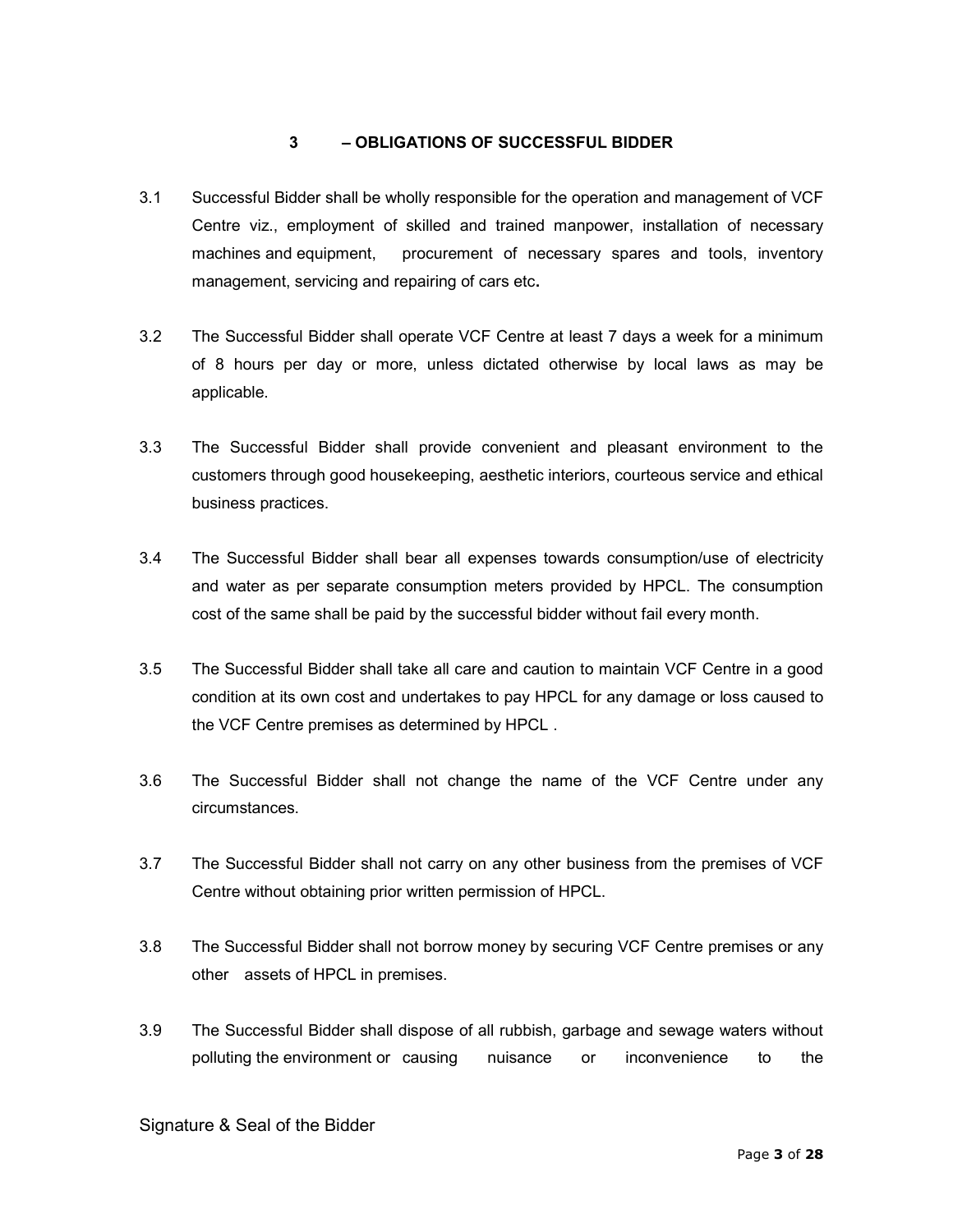surrounding/neighborhood. It will be responsibility of the Successful Bidder to dispose of all rubbish in a manner prescribed by concerned Municipal Corporation.

- 3.10 The Successful Bidder shall at its own cost carry out all minor repairs and re-plaster and paint premises from time to time and keep VCF Centre premises in good condition. However, Successful Bidder will have to take prior permission in writing from HPCL to carry out such works .
- 3.11 The Successful Bidder shall deploy adequate personnel for the security of VCF Centre premises.
- 3.12 The Successful Bidder shall not use any open flame/ direct heating equipment like welding, etc. in the VCF Centre premises.
- 3.13 The Successful Bidder shall take adequate insurance coverage against third party risk to person and properties, fire and explosion risk, workmen's compensation and injury during the continuance of the Agreement and also insure VCF Centre premises and all equipment, tools, stock, materials, goods, furniture, fixtures, articles and things lying in the said premises and required for the purpose of conducting the business of VCF Centre.

The Successful Bidder shall be responsible for all the losses pertaining to operations of VCF Centre including loss of assets on any account of whatsoever nature including all natural calamities.

- 3.14 The Successful Bidder shall not at any point of time sublet premises either entire or part of it.
- 3.15 The Successful Bidder shall not use/ sell any product directly or indirectly competing with products manufactured/ marketed by HPCL.
- 3.16 The Successful Bidder shall be responsible to pay any incremental municipal tax , property tax or any other tax or charges if any, imposed by the Municipal Corporation or any other body in connection with the operation of the VCF Centre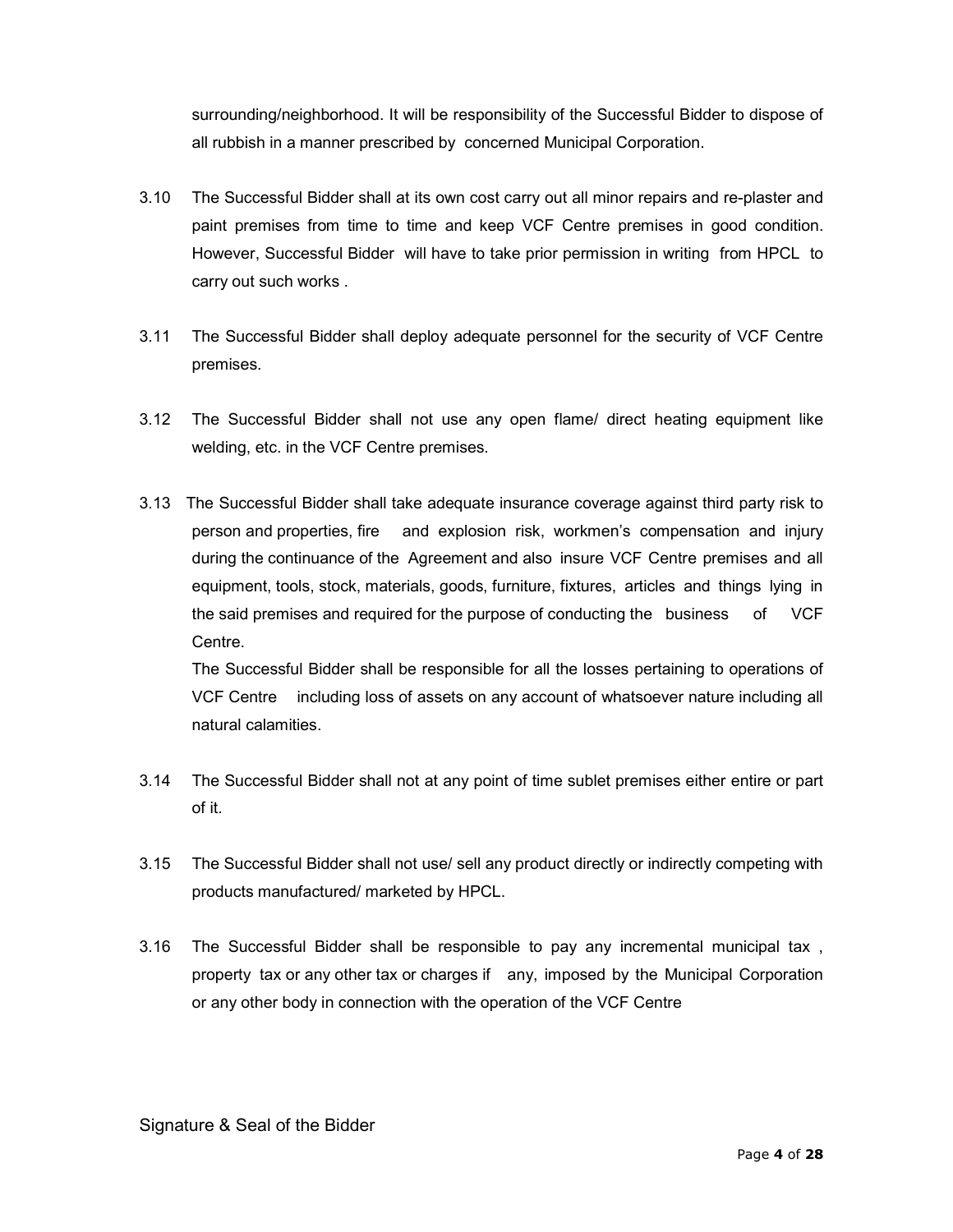#### 4 – COMPLIANCE OF RULES & REGULATIONS

- 4.1 The Successful Bidder shall obtain and renew it from time to time, all necessary clearances, licenses, consents, approvals, permits and permissions to operate VCF Centre.
- 4.2 The Successful Bidder shall comply with the provisions of the Shops and Establishment Act, Sales Tax Act, Legal Metrology Act, all employment and labour related laws and any other Laws, Rules and Regulations applicable to the operations of VCF Centre from time to time. The Successful Bidder shall be solely responsible and liable for consequences of any breaches/violations of the same and shall keep HPCL, its directors, officers and dealers indemnified against any claims, loss, damage or disputes arising out of the same.
- 4.3 The Successful Bidder shall comply with the provisions of the Petroleum Act, 1934 and the rules made thereunder and the conditions imposed by the Controller of Explosives in the explosives license issued to HPCL for the retail outlet operations as far as applicable to operation of VCF Centre.
- 4.4 The Successful Bidder shall observe and perform all rules and regulations laid down by the Government or the Municipality in respect of VCF Centre
- 4.5 The Successful Bidder shall be solely responsible for payment of remuneration to the employees employed for the operation of VCF Centre and to comply with the Rules and Regulations as laid down in Payment of Wages Act, 1936, Minimum Wages Act, 1948, Workmen's Compensation Act, 1923, Industrial Disputes Act, 1947, Employees State Insurance Act, 1948, Contract Labour (Regulation and Abolition) Act, 1952, Payment of Bonus Act, 1965, Employees Provident Funds and Miscellaneous Provisions Act, 1952, Shops and Establishment Act, Factories Act, 1948, Maternity Benefits Acts and all the applicable Labour Laws from time to time and HPCL shall be in no event responsible/ liable for acts of omission and/or commission, including financial/pecuniary liabilities towards the employees and associates of the Successful Bidder. The Successful Bidder shall keep HPCL, its directors, employees indemnified against such liabilities and claims and against all actions, proceedings, suits, damages, loss, costs, charges and expenses in respect thereof.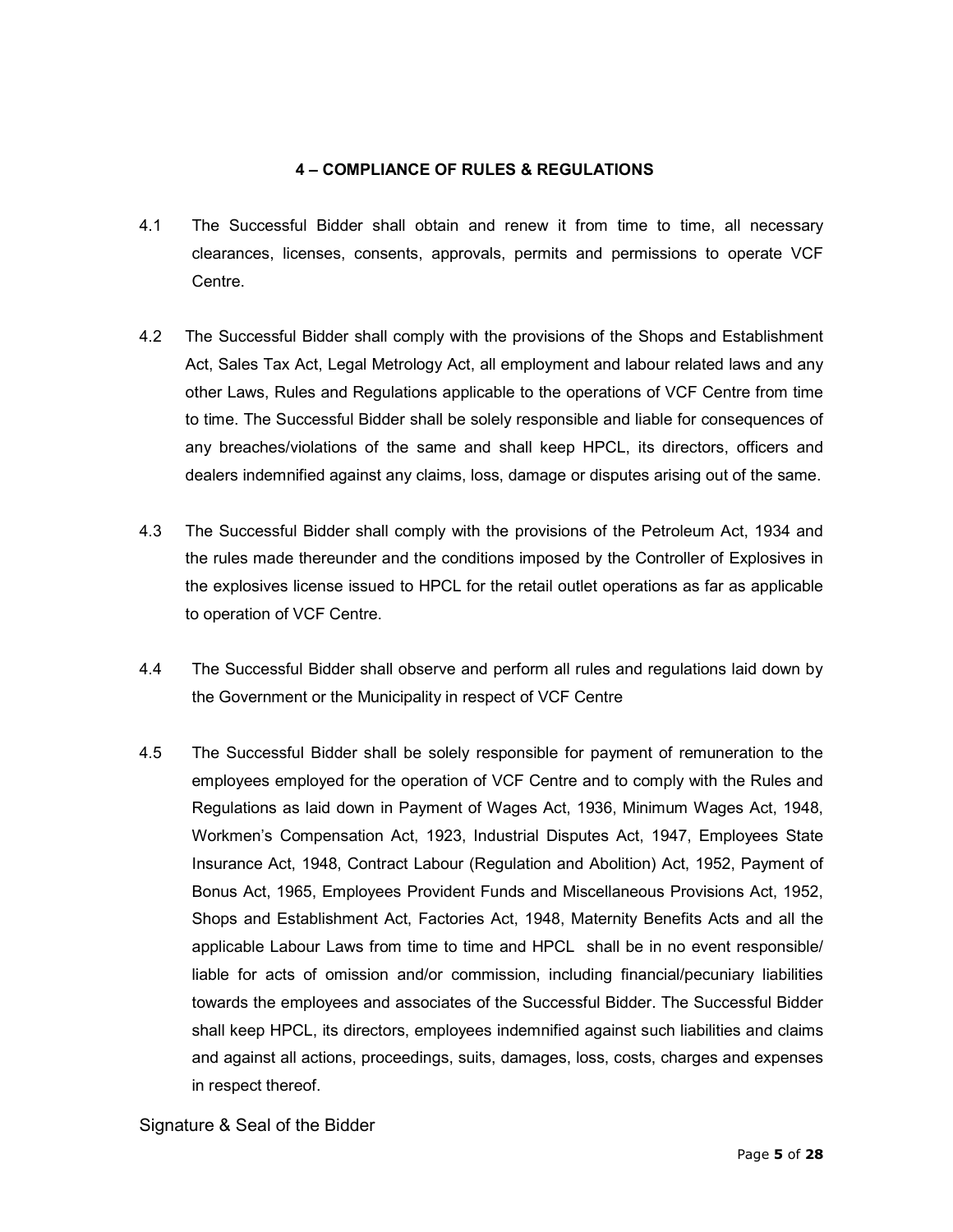- 4.6 The Successful Bidder shall pay Signage fees along with taxes at applicable rate by  $5<sup>th</sup>$ working day of the same month by a Scheduled or Nationalized Bank only, other than a Co-operative Bank thru DD/ NEFT/ RTGS.
- 4.7 Successful Bidder has to submit an interest free security deposit equivalent to 3 months signage fees within 15 days from the date of permission letter by the Corporation for operating VCF Centre which shall be refunded by the Corporation on expiry of the agreement subject to necessary deductions as per the provisions of this RFP and Agreement that shall be executed between HPCL and Successful Bidder

## 5– GENERAL PROVISIONS

- 5.1 HPCL shall be entitled to inspect the VCF Centre at all reasonable times without giving any notice to the Successful Bidder.
- 5.2 The Successful Bidder shall implement the directions given by HPCL from time to time to improve the effectiveness and efficiency of the operation of VCF Centre.
- 5.3 The Successful Bidder understands and agrees that it is merely permitted to enter upon the VCF Centre premises for the purpose of operating VCF Centre during the period of this Agreement. The Successful Bidder shall have no right, title or interest of any nature whatsoever in the said premises or any part or portion thereof. The Operator undertakes not to claim that it is a tenant, sub-tenant, sub-lessee and / or claim any right, title or interest in the said premises or any part or portion thereof. The Successful Bidder shall not be deemed to have been put in possession at any time whatsoever of the said premises or any part or portion thereof, whether exclusive or otherwise. The possession of the said premises and every part thereof will at all times in law and in equity, vest with HPCL exclusively. The Successful Bidder will have no claim of dealership for retail outlet on the basis of this Agreement.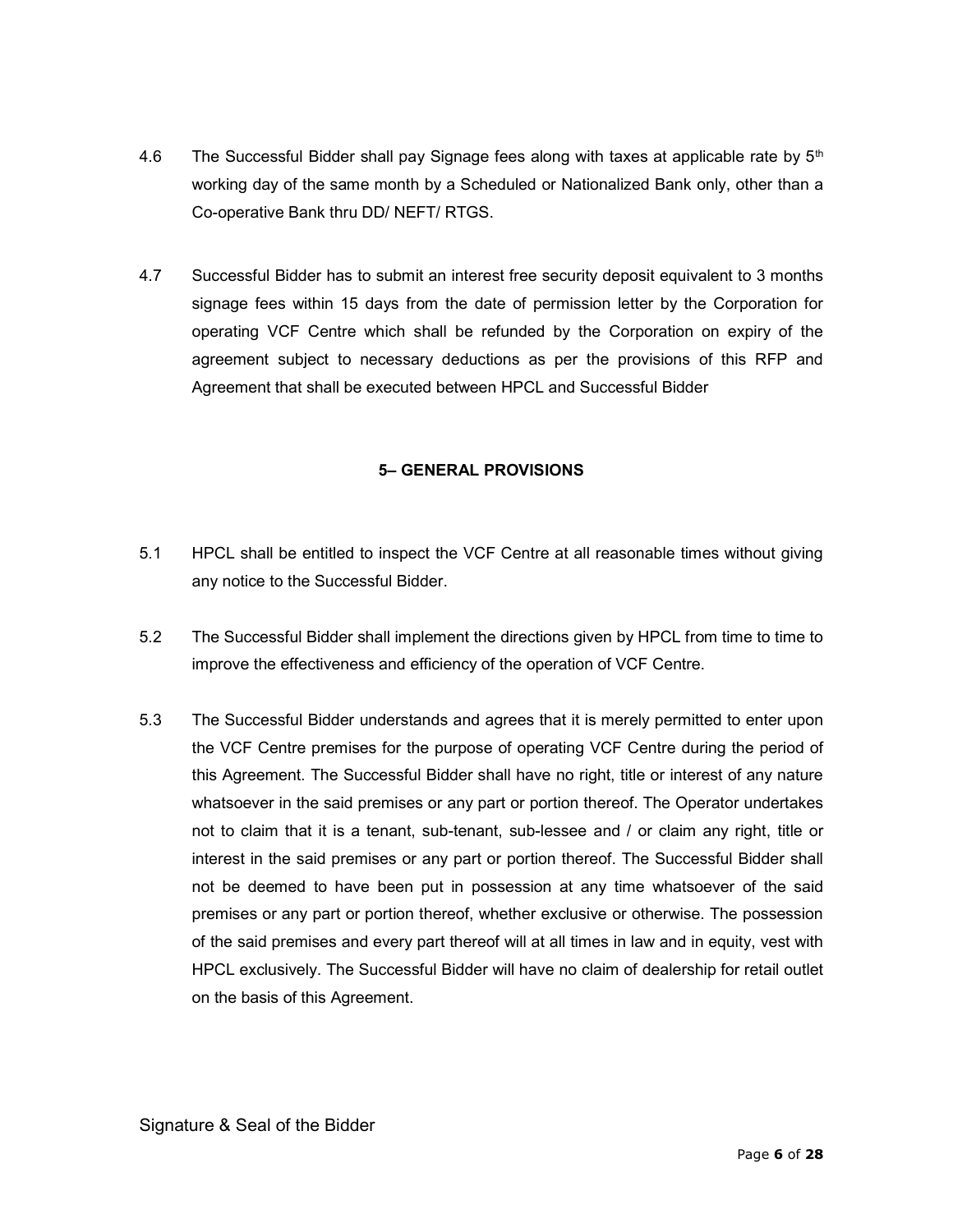- 5.4 The **Successful Bidder** shall not carry out any structural or other alterations, additions, or changes in any part of VCF Centre / premises without the prior consent in writing of HPCL.
- 5.5 The Successful Bidder to follow all the advisories, guidelines & SOP in respect of Covid 19 issued by HPCL & Government Authorities or any other advisories, guidelines issued by HPCL & Government Authorities which are applicable to it .
- 5.6 The Successful Bidder shall ensure that its representatives and staff at the VCF Centre conduct themselves in a manner that does not in any way cause inconvenience to the customers and/or cause a loss of business reputation to the HPCL.

Having stated our intentions & expectations, we invite a comprehensive business proposal from you structured on the following lines:

## PROCEDURE FOR RFP SUBMISSION

Your offer should be sent in TWO SEPARATE SEALED ENVELOPES,

- 1. One envelope (marked "UNPRICED BID- CREDENTIALS") containing details on credentials and
- 2. The second envelope (marked "PRICE BID- COMMERCIAL OFFER") containing the commercial offer in the format attached.
- 3. Both these envelopes should be sealed in one large envelope super scribing "Proposal for VCF" at HPCL Fuel Retail Outlets\_\_\_\_\_\_\_\_\_\_\_ under Mumbai Retail Region (Vacant space Sr no and location name)" and sent at the address given below. Offers not submitted in the above-mentioned format shall be rejected. Prices shall not be mentioned in un-priced bid. Un-priced bid containing prices shall be summarily rejected.

"Proposal for VCF" at HPCL Fuel Retail Outlets\_\_\_\_\_\_\_\_\_\_\_ (Vacant space Sr no and location name" Hindustan Petroleum Corporation Limited. Mumbai Regional Office (Retail) ¾, S V Road & Turner Road Junction Bandra West, Mumbai - 400050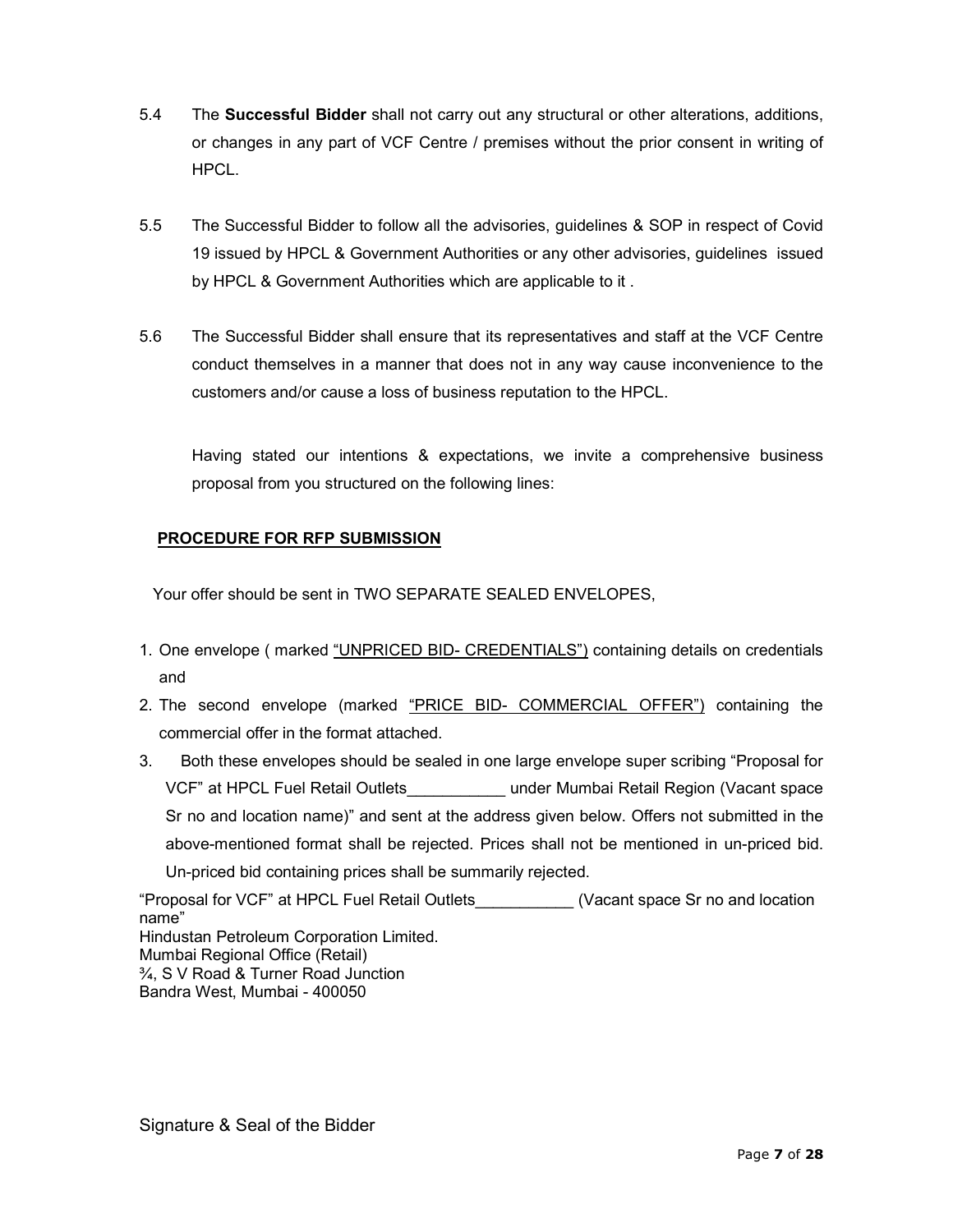#### Please note that:

- a. HPCL reserves the right to amend, cancel or reissue this Request for Proposal (RFP) any time after issuance at its discretion. Amendments, if any, will be advised to all recipients of the RFP document by courier/ email/ fax and shall be binding on them.
- b. HPCL reserves the right to accept any proposal and reject any or all responses to this RFP without assigning any reasons for the same with no penalty to itself. HPCL's right to accept or reject the proposals and decisions in this regard shall be final and binding on the parties
- c. HPCL will evaluate the proposals following such methods, criteria and rationale, which in its, opinion, are in the best interest of HPCL.
- d. Proposals received pursuant to this RFP will become the property of HPCL and shall not be returned.
- e. Quoting for the RFP itself shall indicate the party's compliance and agreement with the above-mentioned clauses, terms and conditions. Detailed agreement covering Terms & Conditions will be signed with the successful bidder, the format of the said Agreement which HPCL intends to sign with Successful Bidder is attached as Annexure IV. You are requested to sign each page of the document as token of acceptance & indication of document is fully read & understood.
- f. HPCL reserves right to negotiate with Highest Bidder, if the Commercial offer is not as per their expectation.
- g. Selection of successful party will be Location Based. For every location (Retail outlet space) Highest bidder will be selected basis the quotes submitted by all the bidders. In case of multiple vacant spaces at any single outlet, highest bidder for each vacant space will be selected separately basis the quotes submitted by all the bidders for that vacant space.

#### RFP REJECTION CRITERIA:

#### RFP will be summarily rejected with no further reference in the following situations:

- a. RFPs not accompanied with minimum requisite Earnest Money Deposit (EMD)
- b. Bidders not quoting prices in the manner as desired in the RFP or RFP not submitted in the format as mentioned in this RFP
- c. After review of the technical /unpriced bids if there are any deviations, bidder will be asked to confirm to the bid clauses, without any change in price bids. In case, bidder does not confirm to the bid clauses, the bid/RFP will be rejected.
- d. Deviation from Bids scope and deliverable or excluding any item of the scope and deliverables.
- e. Bidders not accepting our bid clauses, terms & conditions, etc., in TOTO.
- f. RFP with prices mentioned in any document other than Price Bid- Annexure III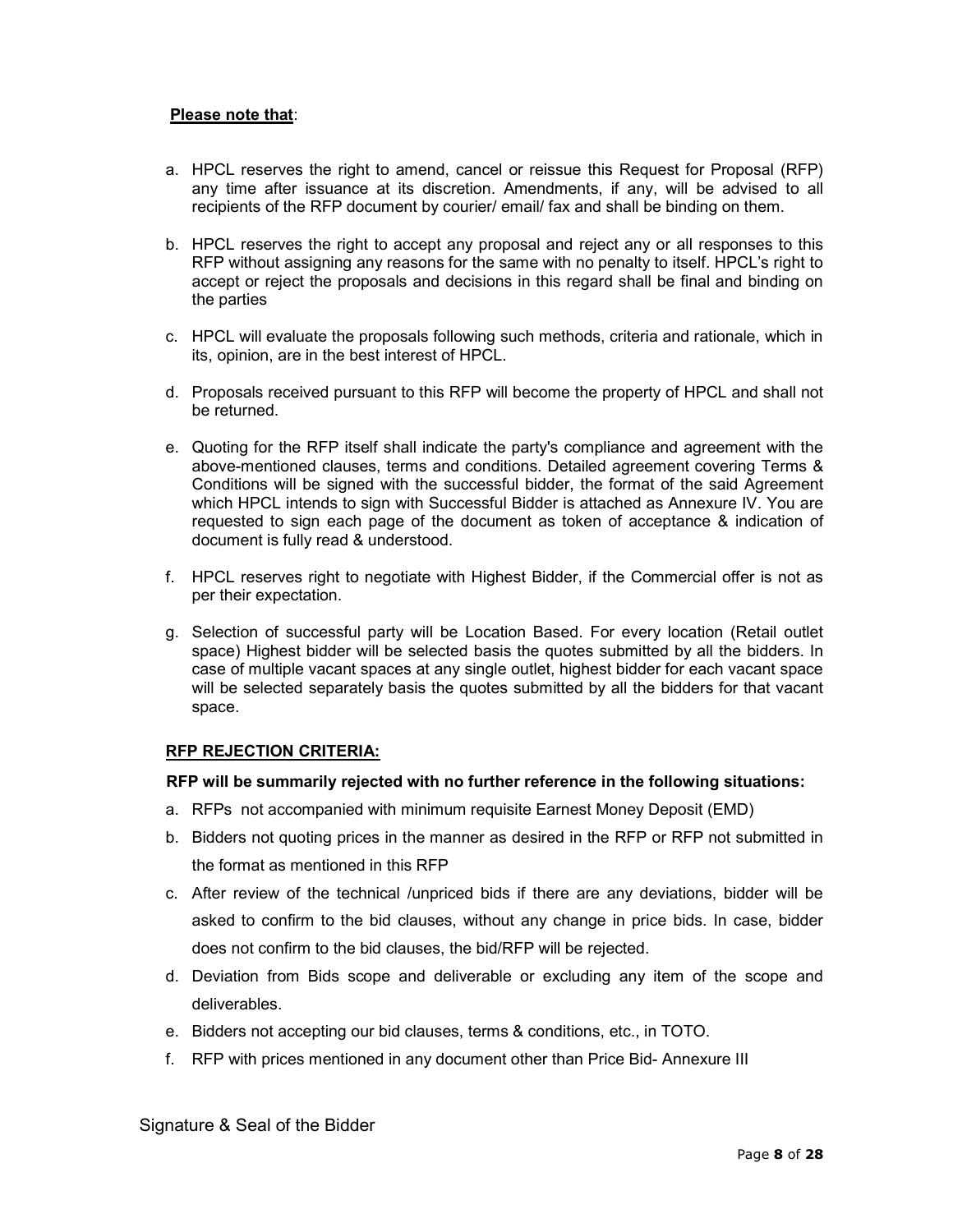## PQC- UnPriced-Bid (Credentials/ Supporting Document): Following documents are required

#### to be submitted in Unpriced Bid

- Profile of the organization/Brief history; promoters' background showing their experience and expertise
- Last 1 year experience in operating the business of Vehicle care/ service stations.
- Organization structure
- PAN Card / Aadhar Card Copy (for proprietor in case of proprietorship)
- GST certificate of proprietorship/partnership/Company
- Experience & expertise in the business of proposed VCF.
- Shop & Establishment Certificate of the existing facility and Incorporation certificate of the company
- P&L Statement, ITR and Balance sheet for last 2 Years
- Earnest Money Deposit (EMD) of an amount Rs. 5000/- (Five Thousand only) for each vacant space serial no by means of a DD/ P.O. made in favour of 'Hindustan Petroleum Corporation Limited', payable at Mumbai (of a National/Scheduled bank other than co-operative banks), must be submitted along with the unpriced bid offer in the same sealed envelope. The amount will be returned to all the unsuccessful bidders after finalization of successful bidder for quoted vacant space. For the highest bidder, this amount will be returned after submission of security deposit.
- List of Name of VCF vacant space for with serial no for which EMD submitted

Please attach supporting documents for the above. An indicative format for the "credentials" is attached as **Annexure II** to this document.

## EVALUATION CRITERIA OF RFP

- After the Due date and time for submission of Bids, the unpriced bids will be opened by HPCL.
- Sealed Priced bids, received along with unpriced bids, will be opened by HPCL after technical evaluation of the unpriced bids.
- Upon completion of evaluation of technical bids, price bids of only those parties shall be opened who are qualified in technical evaluation.
- Bids will be evaluated for each VCF Vacant space serial no wise at every location (Retail outlet) for highest quoted total amount (inclusive of all taxes, duties and extras) for each Vacant space serial no wise
- No revision in the prices quoted by the bidder will be allowed after submission of bids.
- Bids will be evaluated based on the prices, terms and conditions as quoted in the bid.
- Selection of vendor will be based on highest quoted technically acceptable bid.
- Bidders can quote for one/ more /all vacant spaces at one/more /all locations as per their choice.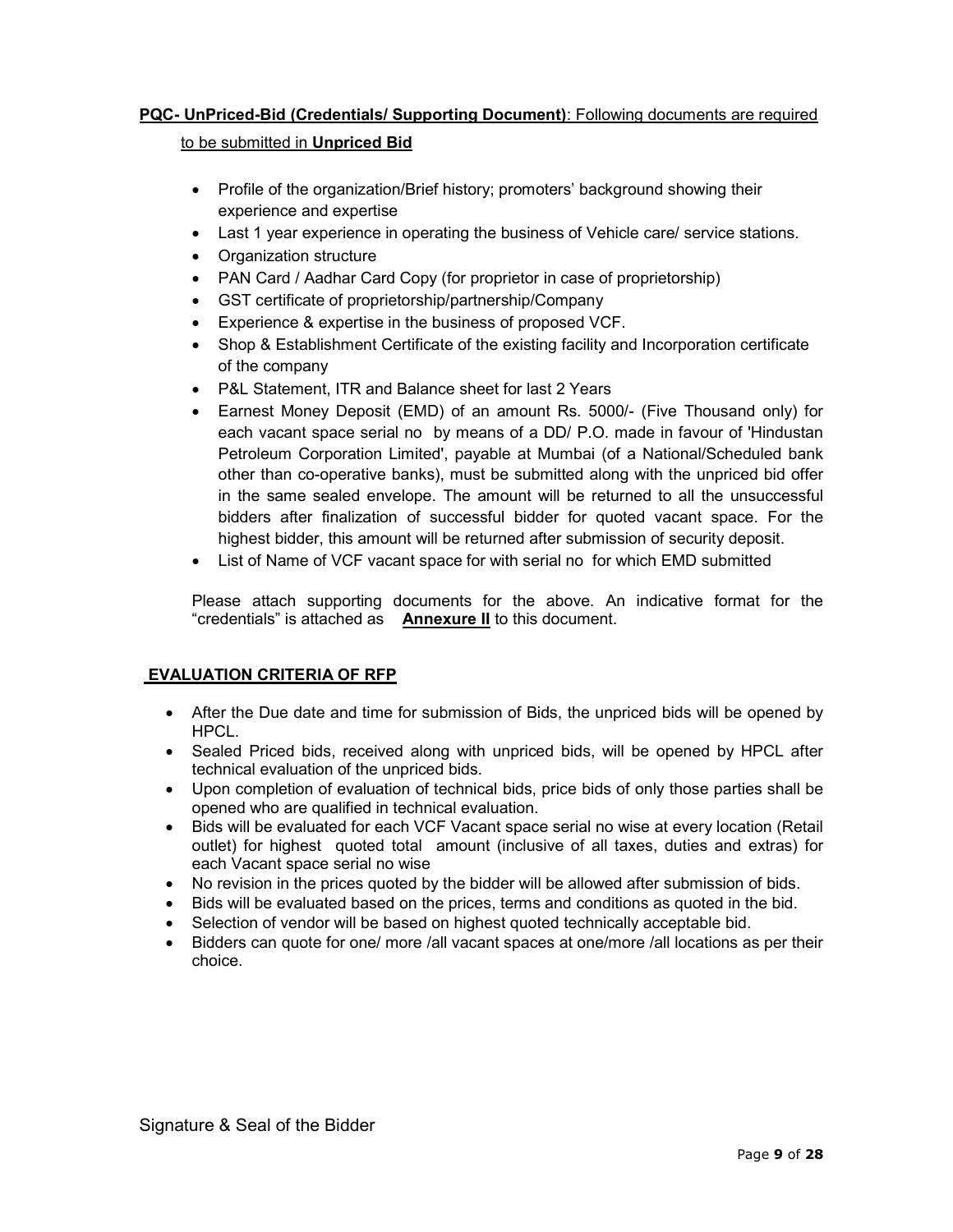## RESOLUTIONS OF DISCREPANCY IN RFP:

- In case of any discrepancies / conflicts / error / contradictions in various sections of the RFP, clarifications may be obtained from the personnel. The clarifications so provided will be final and binding.
- In case of any contradictions in various sections of this RFP submitted by the bidder, the clause as read or interpreted to be most beneficial to HPCL shall prevail.
- In all the cases of disputes / conflicts / contradictions, HPCL's decision / interpretation will be final and binding.

HPCL brings to this venture, VCF at strategic location/s. HPCL also brings in its Brand equity as a large, respected enterprise with a reputation of providing high levels of customer service over the past 25 years and more. Taking the same into consideration, you are requested to give us your best offer for the VCF Centers at List of retail outlets as mentioned in Annexure- I.

## Price Bid (Commercial Offer)

Your Price Bid should be submitted as per the format given in **Annexure III**. Bid validity will be upto 90 days for the RFP.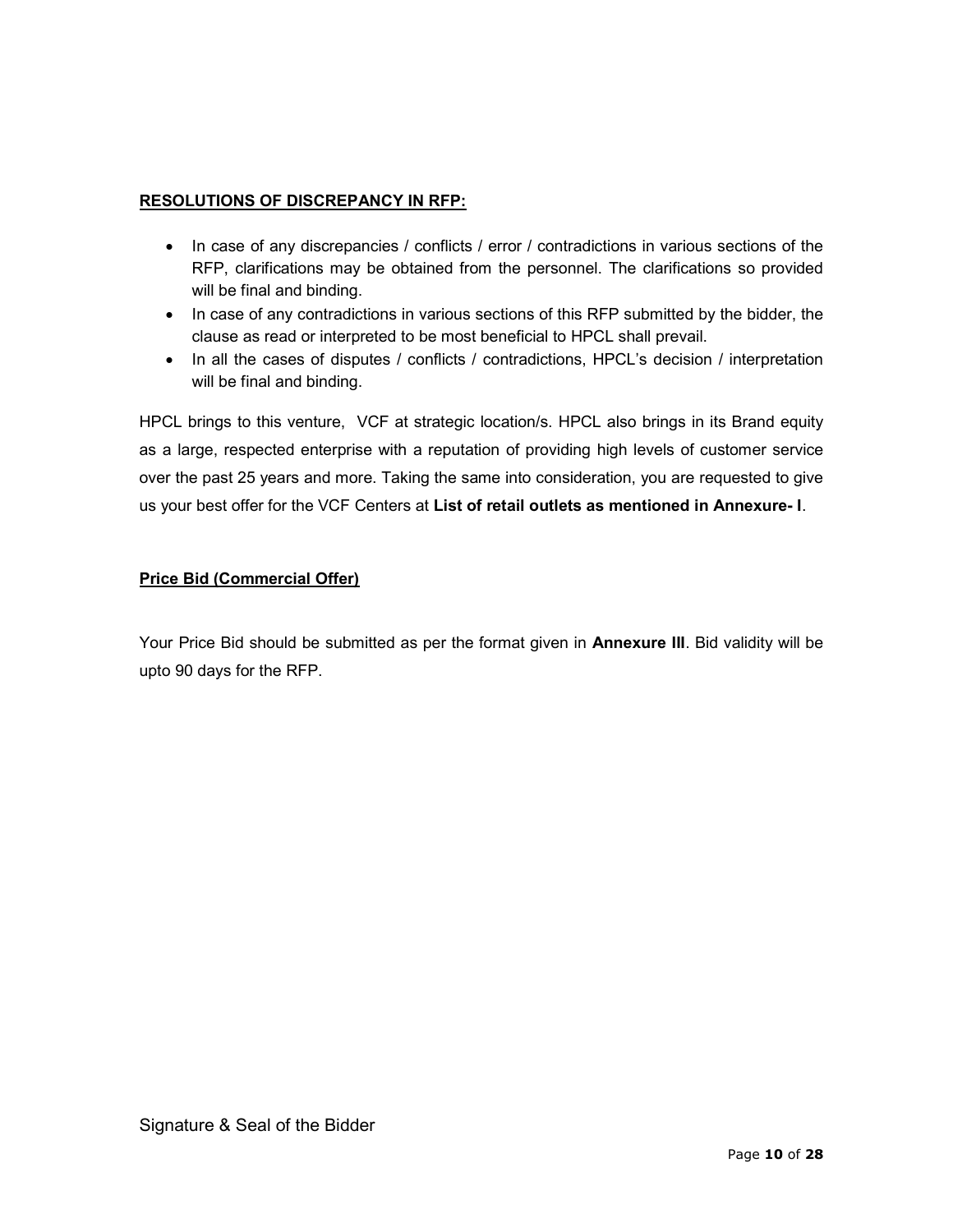## List of retail outlets with vacant spaces: Annexure- I

| vacant   | Of<br>Name                | Retail Location | Approx | Sales   |                               |
|----------|---------------------------|-----------------|--------|---------|-------------------------------|
| space sr | with<br>Vacant⊺<br>Outlet |                 | Area   | in⊥Area | Addresses                     |
| no       | Space                     |                 | Sqft   |         |                               |
|          | <b>SACHDEVA</b>           | Malad           | 200    | West    | Survey No. 54 & Portion Of    |
|          | <b>AUTOMOBILES</b>        |                 |        |         | Survey No. 3, Malad (W),      |
|          |                           |                 |        |         | Mumbai                        |
| 2        | Auto Care                 | <b>BKC</b>      | 5810   | West    | No.<br>4207.G<br>N<br>Survey  |
|          | Centre, BKC (2nd          |                 |        |         | Blocks, Bandra Kurla Complex, |
|          | floor with Car lift)      |                 |        |         | Mumbai                        |

Note: Please visit above mentioned sites personally before submitting your offer for the proposed site, you may speak to Ms P. H Parmar Ch Mgr RE –MIS & Analytics: 7506308857 during working hours.

Note: Please note that you can quote for any one of the location or multiple locations, Please mention clearly the rates for each location.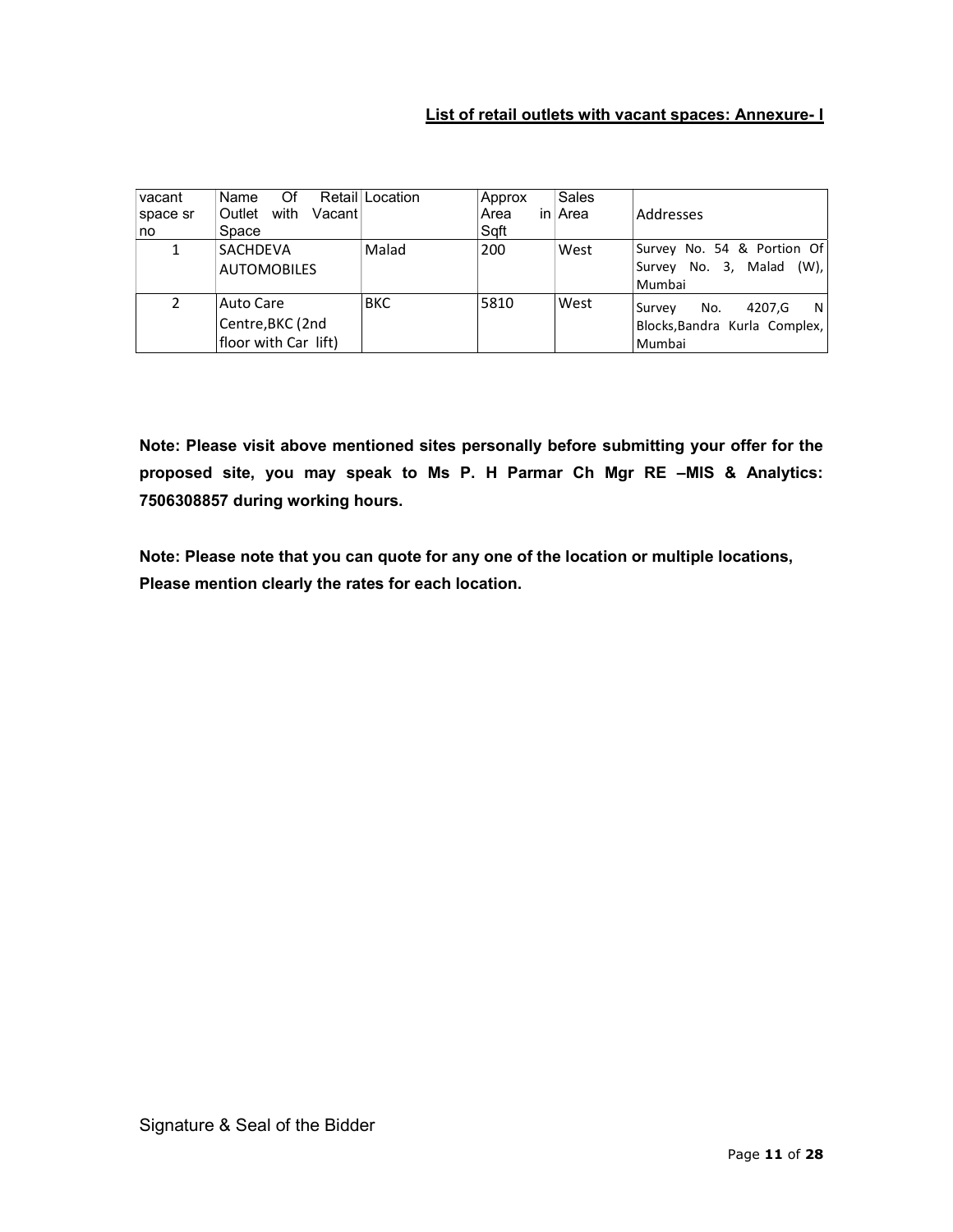#### ANNEXURE II (On Company Letter head only)

Date:

## Un Priced Bid - Credentials

(To be filled in and submitted in a separate sealed envelope along with EMD thru Demand Draft. Bid is liable to be rejected if unsealed Price Bid- Commercial offer is submitted with the Unpriced bid credential offer)

| 1              | Name of the Party                                                                                                                                                                                      |                                                                                               |
|----------------|--------------------------------------------------------------------------------------------------------------------------------------------------------------------------------------------------------|-----------------------------------------------------------------------------------------------|
| 2              | Address                                                                                                                                                                                                |                                                                                               |
| 3              | Phone Number / Mobile Number of<br>contact person                                                                                                                                                      |                                                                                               |
| 4              | Registered email ID of firm                                                                                                                                                                            |                                                                                               |
| 5              | Type of Organization                                                                                                                                                                                   | Proprietary / Partnership/ Private Limited / Co-<br>Operative Society/ Public Limited Company |
| 6              | Registration No of the Firm (Copy of<br>Registration certificate to be<br>enclosed)<br>Copy of Shop & Establishment of any<br>of the existing location.<br>Incorporation certificate of the<br>company |                                                                                               |
| $\overline{7}$ | PAN Number and Aadhar card (Copy<br>to be Enclosed)                                                                                                                                                    |                                                                                               |
| 8              | GST Certificate of Proprietorship/<br>partnership/company                                                                                                                                              |                                                                                               |
| 9              | Experience & expertise in the field of<br>managing business of VCF                                                                                                                                     |                                                                                               |
| 10             | P&L Statement, ITR and Balance<br>sheet for last 2 Years                                                                                                                                               |                                                                                               |
| 11             | Details of D.D submitted towards<br><b>EMD</b>                                                                                                                                                         | Amount: Rs.<br>Name of the Bank:                                                              |
| 12             | Name and serial no of Vacant space<br>VCF for which EMD submitted                                                                                                                                      |                                                                                               |
| 13             | Declaration of Blacklisting as per the<br>format in <b>Annexure</b> V                                                                                                                                  |                                                                                               |
| 14             | Acceptance of all terms and condition<br>as per the format in <b>Annexure</b> VI                                                                                                                       |                                                                                               |

Kindly submit relevant papers along with demand draft (EMD) along with the unpriced bid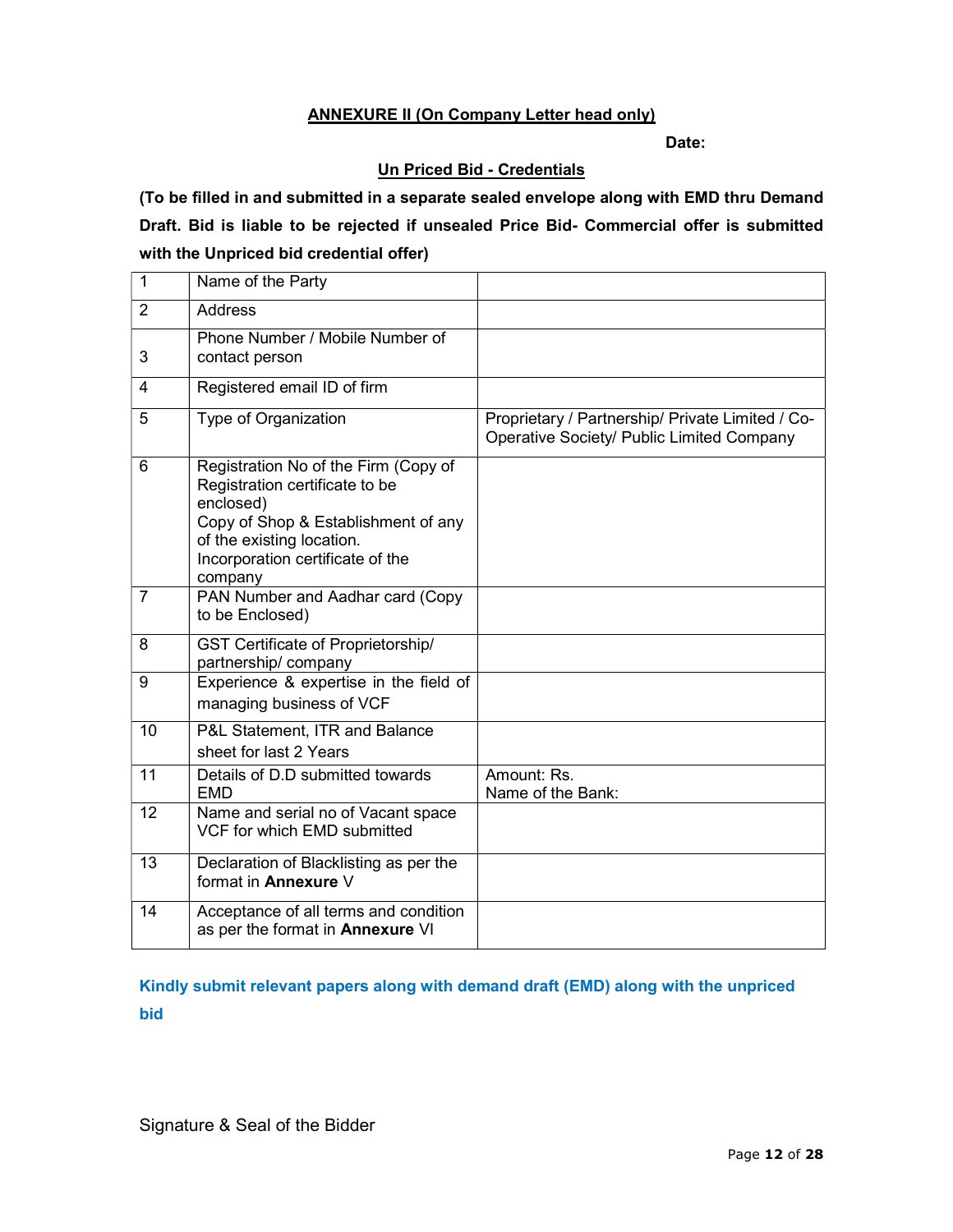## ANNEXURE III (On Company Letter Head Only)

de de la contradición de la contradición de la contradición de la contradición de la contradición de la contra

#### PRICE BID - COMMERCIAL OFFFER

#### (To be submitted in a separate sealed envelope. Bid is liable to be rejected if unsealed

#### commercial offer is submitted with the credentials) Vacant space VCF Serial no Name Of Retail Outlet with VCF Location  $\vert$  Approx Area of Vacant Space in Sqft Quoted rates for First year of operation in Rs Basic rate per month in Rs (A) Taxes in % of Basic (B) Total Amount per month payable to HPCL  $(C)=$ (Basic+ Taxes) Total Amount for the year payable to HPCL: (C X 12 Months) in Rs 1 | SACHDEVA **AUTOMOBILES** Malad 200 2 Auto Care Centre, BKC, 2nd floor with BKC 5810

NOTE: - You can quote for all the locations or the selected locations as per your requirement.

The rates will get escalated by 10% per year

The GST will be extra on the quoted rates

Note:

Car lift

EMD will be refunded to all the unsuccessful bidders after finalization of the RFP. For successful bidders, refund will be made only on payment of Security Deposit against LOI /PO, as placed. EMD shall not bear any interest and shall be refunded. While claiming refund, the original Cash Receipt issued by HPCL must be surrendered. EMD will be forfeited, in case party withdraws the offer made under RFP, before finalization of the RFP.

The successful bidder, with whom the contract is decided to be entered into and intimation is so given will have to make a security deposit in the form of e-payment/ account payee crossed demand draft drawn in favour of Hindustan Petroleum Corp Ltd, within 15 days from the date of intimation of acceptance of their RFP, failing which HPCL reserves the right to cancel the Contract and forfeit the EMD. In case Party after acceptance of the LOI and submission of Security deposit fails to start the business at the site, the Security deposit will be forfeited.

Signature & Seal of the Bidder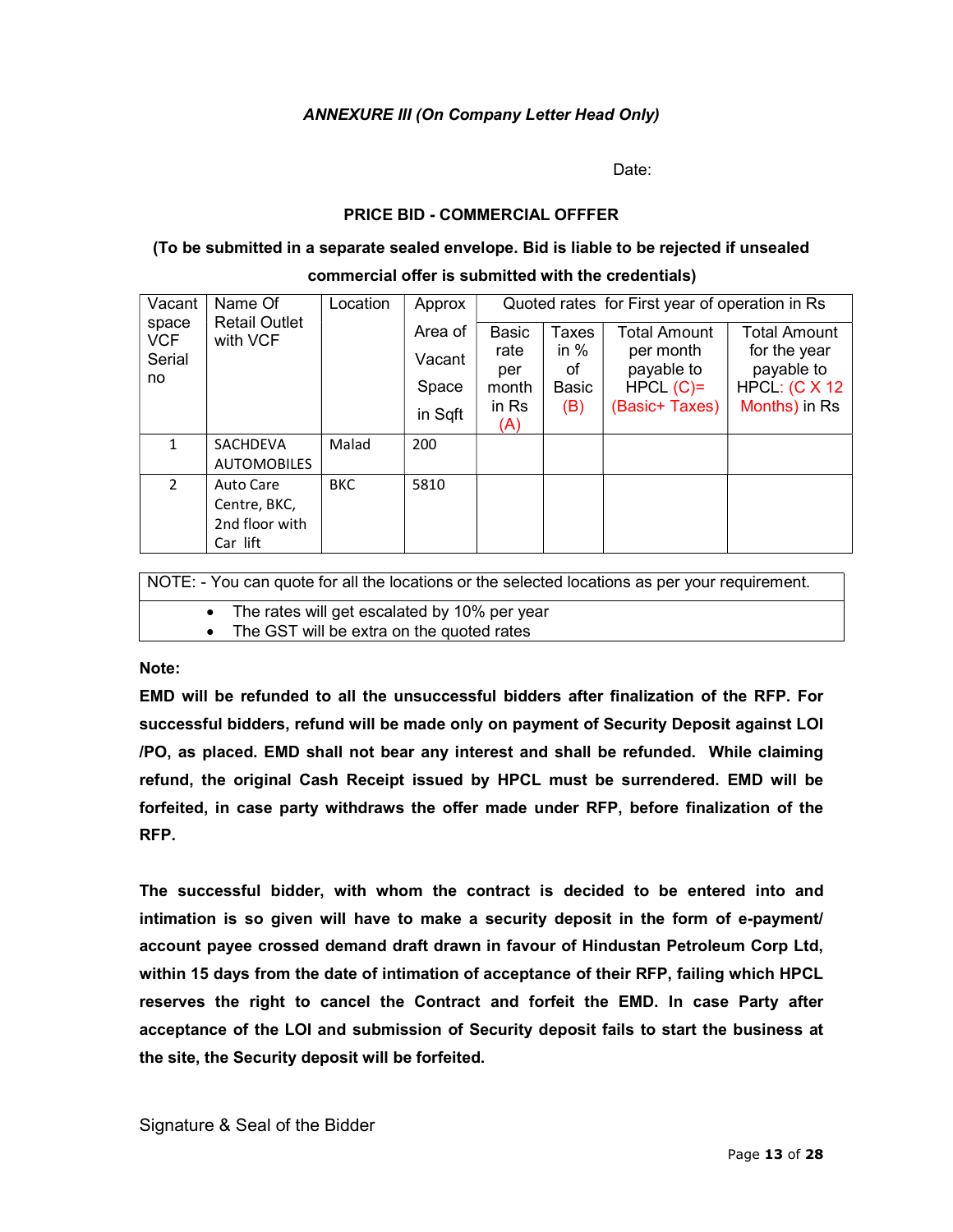#### Annexure IV

#### DRAFT AGREEMENT FOR OPERATION OF VCF AT RETAIL OUTLETS

This AGREEMENT is made on this \_\_\_\_\_\_\_\_\_\_\_\_\_ day of \_\_\_\_\_20 ("Agreement") between

Hindustan Petroleum Corporation Limited a Government Company incorporated under the Companies Act, 1956, (PAN NO AAACH1118B) and having its registered office at Petroleum House 17, Jamshedji Tata Road, Mumbai - 400 020, and its Mumbai Retail Regional office **and a substant and a stat hereinafter** called "The Corporation", represented by its\_\_\_\_\_\_\_\_\_\_\_\_\_\_\_\_\_\_\_\_\_\_\_\_\_\_\_\_\_\_\_\_\_\_\_ an adult Indian (which expression shall wherever the context so requires or admits mean and includes its successors and permitted assigns) of the

#### ONE PART

#### AND

|                                                                                            |  | a company /partnership /a proprietorship registered under |  |                                           |                 |  |
|--------------------------------------------------------------------------------------------|--|-----------------------------------------------------------|--|-------------------------------------------|-----------------|--|
|                                                                                            |  | and                                                       |  | having its registered                     | office at       |  |
|                                                                                            |  |                                                           |  | hereinafter referred to as the "Operator" |                 |  |
| represented by                                                                             |  |                                                           |  |                                           | an adult Indian |  |
| (which expression shall unless it be repugnant to the context or meaning thereof means its |  |                                                           |  |                                           |                 |  |
| successors and permitted assigns) of the other part.                                       |  |                                                           |  |                                           |                 |  |

(Herein after "Corporation" and "Operator " shall individually be referred to as "Party" and collectively referred to as "Parties" to the Agreement)

WHEREAS the Corporation is in the business of refining and marketing of Petroleum products like Motor Spirit (MS), High Speed Diesel (HSD), Kerosene, Liquefied Petroleum Gas (LPG), Lubricants etc., and have set up Retail Outlets at various locations throughout the country and is owner / lessee of all respective sites and the structures thereon

-WHEREAS he Operator is in the business of **with the set of the set of the set of the set of the set of the set of the set of the set of the set of the set of the set of the set of the set of the set of the set of the set**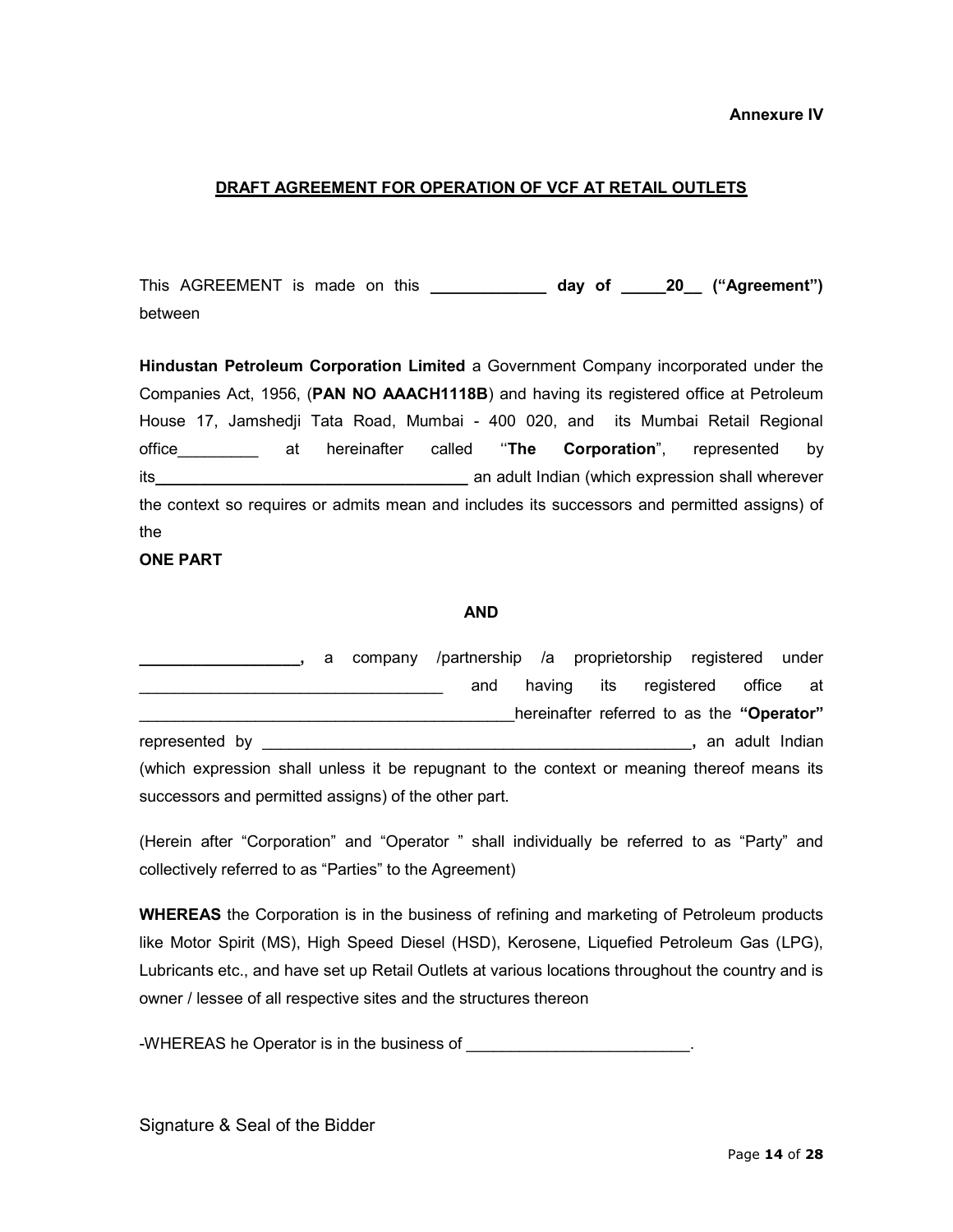-WHEREAS in addition to operating Retail Outlets, the Corporation is also desirous of providing allied facilities and services from the said retail outlet premises like take away food counters/Food Courts /Restaurants/Dhabhas/ VCF Centres/Specialty Stores to its customers from specifically earmarked space therein. Accordingly, now the Corporation is desirous of hiring the services of the Operator for managing and operating Vehicle Care Facility (hereinafter referred as "VCF" or "Vehicle Care Centre") at the **Example 20 Tensor Retail Outlet of HPCL** situated at \_\_\_\_\_\_\_\_\_\_\_\_\_\_and more specifically described under Annexure-A (herein after referred to as " Selected Retail Outlet" or the Said Premise")

- AND WHEREAS the Operator had submitted its bid against the RFP floated by HPCL calling for proposals of interested parties to operate VCF Centres at some of the retail outlets of Corporation. The Operator has emerged as the highest bidder for Selected Retail Outlet and Corporation has issued Permission Letter dated the to the Operator.
- AND WHEREAS to operate "VCF" from the Selected Retail Outlet subject to the terms and conditions as stated in this Agreement

# NOW THIS AGREEMENT WITNESSED AND IT IS HEREBY AGREED BY AND BETWEEN THE PARTIES HERETO AS FOLLOWS:

- (1) The Corporation hereby confirms and agrees with the Operator to operate VCF at Selected Retail Outlet, more specifically mentioned in Annexure-A.
- (2) The Corporation on its part agrees to :
	- (a) Provide the necessary carved out space for VCF Centre in the Selected Retail Outlet in accordance with the schedule and time frame as agreed in advance in writing between the Corporation and the Operator for each of the Selected Retail Outlet premises.
	- (b) Provide necessary electricity and water connections with separate consumption meters for the VCF Centre as per the requirement of the Operator.
	- (c) Allow the Operator to operate the VCF Centre to source all goods and services and sell it to the customers.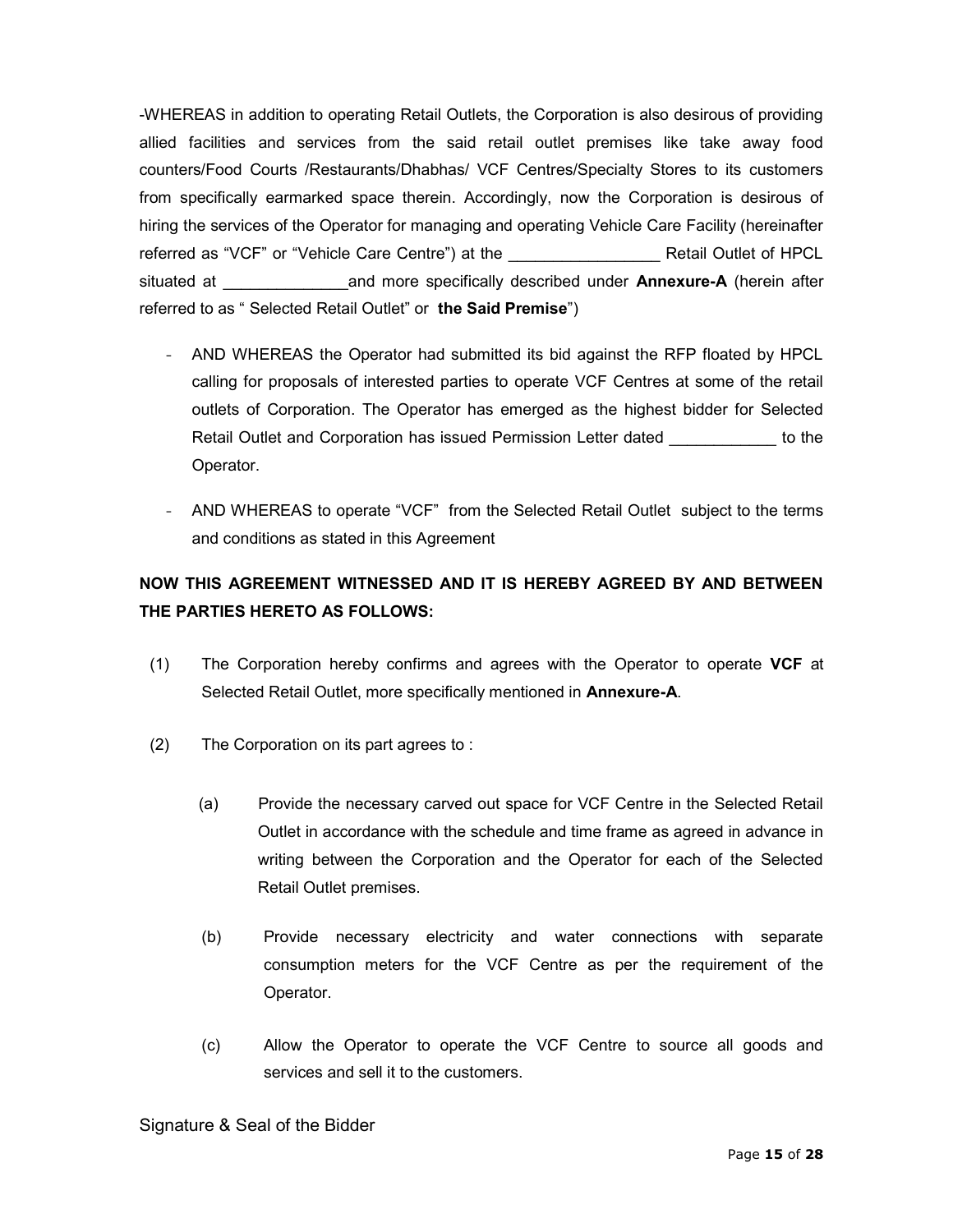- (d) Allow all the customers, vendors and employees of the Operator, free & unrestricted access to the VCF Centre during normal working hours of VCF Centre.
- (e) Allow the Operator or its assigns, to install its signage/branding (subject to prior written approval of the Corporation) within the space provided and on the designated place at the frontage. The medium of signage /branding will be through graphic panels, flag poles with lights, announcement boards etc., and subject to availability of such space. In case if any license from any statutory body is required for such activities, the same shall be obtained by the Operator at its own costs before placing such signage/s, glow sign/s etc for display, with prior permission from the Corporation.
- (f) Provide required entry permissions to the staff of the Operator during normal working hours of the VCF Centre.
- (g) Provide required permission for entry of delivery trucks in the said premises
- (3) The Operator on its part agrees to:
	- (a) After the issuance of LOI, billing will start from one month from the date of issuance of LOI/ date of handing over of site whichever is earlier.
	- (b) Submit an interest free security deposit equivalent to 3 months signage fees within 15 days from the date of permission letter by the corporation for operating VCF Centre as mentioned in detail under Annexure-A, which shall be refunded by the Corporation on expiry/termination of this agreement, subject to necessary deductions as per the provisions of this Agreement
	- (c) Obtain and renew from time to time, all statutory clearances, licenses, consents, approvals, permits and permissions to operate the VCF Centre under this Agreement. The Corporation shall extend necessary co-operation and enable assistance by providing NOC's etc, if required, for procuring the same.
	- (d) Assume complete responsibility (including cost & risk) to operate the VCF Centre in all respects, like sourcing inventory, storage and sales for purposes of commerce.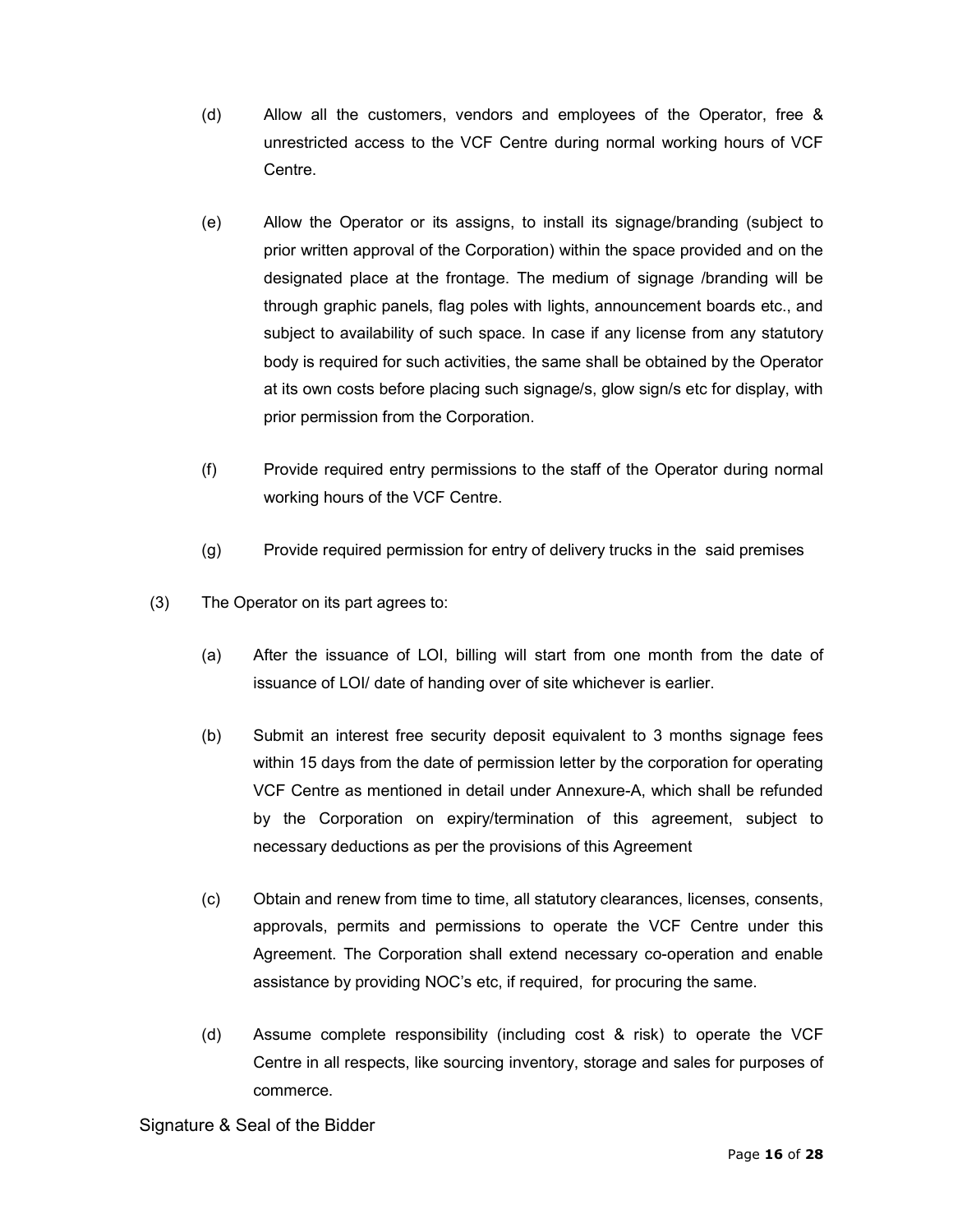- (e) Operate the VCF Centre at its own cost and responsibility from the designated space at the Selected Retail Outlet provided by the Corporation.
- (f) Ensure that the VCF Centre will be functional 7 days a week for a minimum operation of 8 hours, unless dictated otherwise by local laws as may be applicable.
- (g) Provide a convenient and pleasant environment for the customers through good housekeeping, aesthetic and practical product display, courteous service and ethical business practices.
- (h) Ensure that its representatives and staff at the VCF Centre conduct themselves in a manner that does not in any way cause inconvenience to the customers and/or cause a loss of business reputation for the Corporation and its retail outlet premises.
- (i) Bear all expenses towards consumption/use of electricity and water services by the VCF Centre, as per separate consumption meters provided by the Corporation.
- (j) Comply with all provisions of the Bombay Shops and Establishment Act, Consumer Protection Act 1986, Sales Tax Act, Legal Metrology Act and any other Laws, Rules and Regulations applicable regarding the operations of the VCF Centre from time to time. The Operator shall be solely responsible and liable for consequences of any breaches/violations of the same and shall keep the Corporation and its employees, directors, agents indemnified against any claims, loss, damage or disputes arising out of the same.
- (k) Comply with all provisions of the Petroleum Act, 1934 and the rules made thereunder and the conditions imposed by the Controller of Explosives in the explosives license issued to the Corporation for the retail outlet operations.
- (l) Take all care and caution to maintain the premises provided by the Corporation; normal wear and tear excepted. However, any structural repairs or leakages in the said Premises not attributable to the Operator, shall be done by the Corporation at its own costs, risks and expenses. However if the same is due to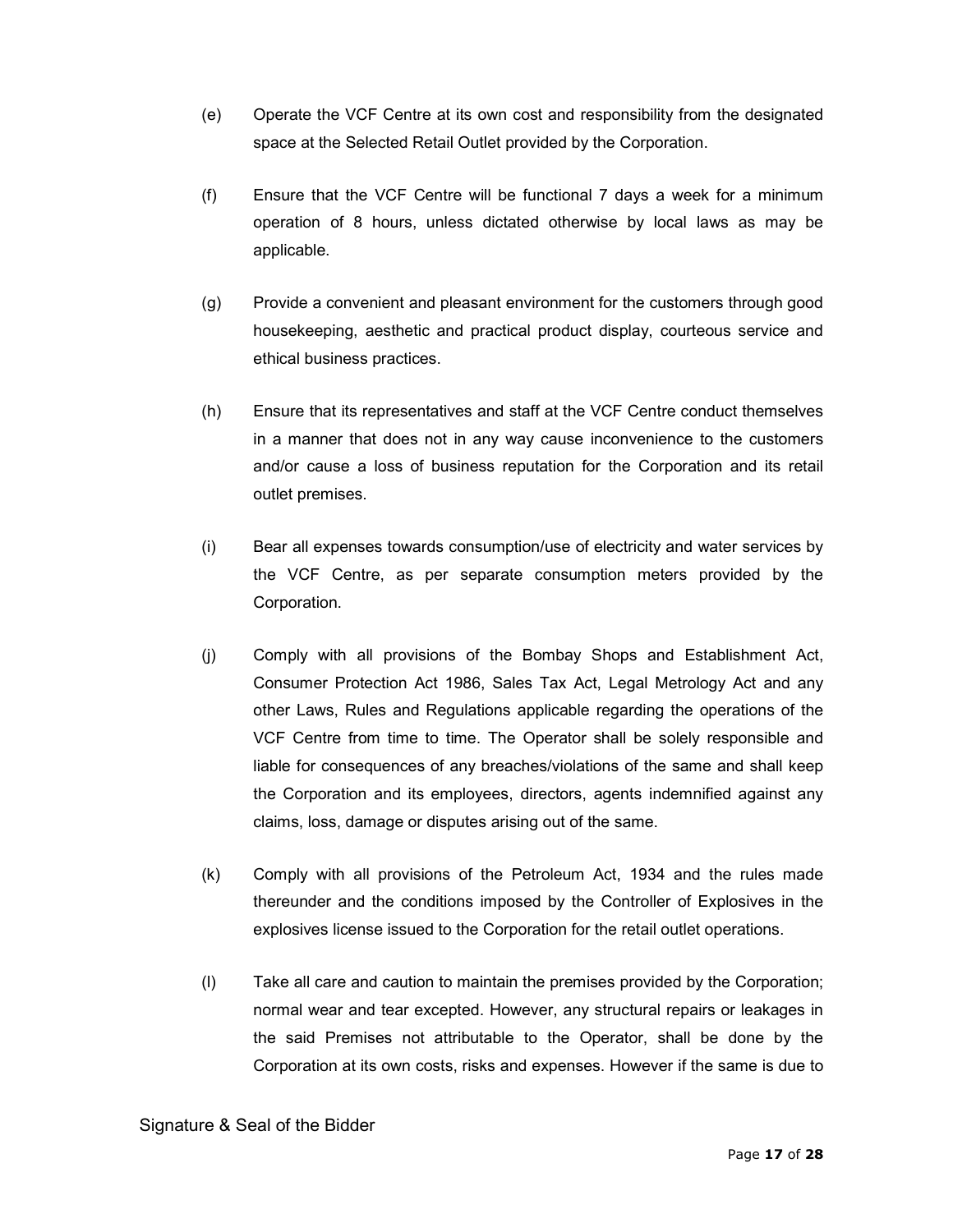any act or omission of Operator then the cost of repair will be borne by the Operator.

- (m) not serve or otherwise sell or deal with in the VCF Centre or any other part of the said premises any alcoholic liquor or illegal drugs or prohibited material of any kind or any stale or inedible eatables under any circumstances whatsoever.
- (n) To effect all sale and physical delivery of all goods, material and products through the VCF Centre.
- (o) Take all precautions that the articles sold and supplied are all of good standard and in conformity with the standards required by Government or any other statutory agencies.
- (p) Observe and perform all rules and regulations laid down by the Government or the Municipality regarding VCF Centre.
- (q) Not allow any games or activities of gambling or in the nature of gambling to be played or carried on in or from the said premises or any part or portion thereof.
- (r) Not to change the name of the VCF Centre; subject to the assignment rights of the Operator with prior approval of Corporation , as herein stated.
- (s) Not to borrow any money in the Security of the said Premises or in articles and things therein in the name of the Corporation.
- (t) Dispose of all rubbish, garbage, sewerage properly under the guidance of the Corporation or its representatives.
- (u) Provide its own security for the VCF Centre at the Premises.
- (v) Do not carry out any changes with respect to VCF Centre without prior written approval from the corporation.
- (w) Provide trained manpower for all operations and ensure timely complaint resolution with respect to VCF Centre, whenever required.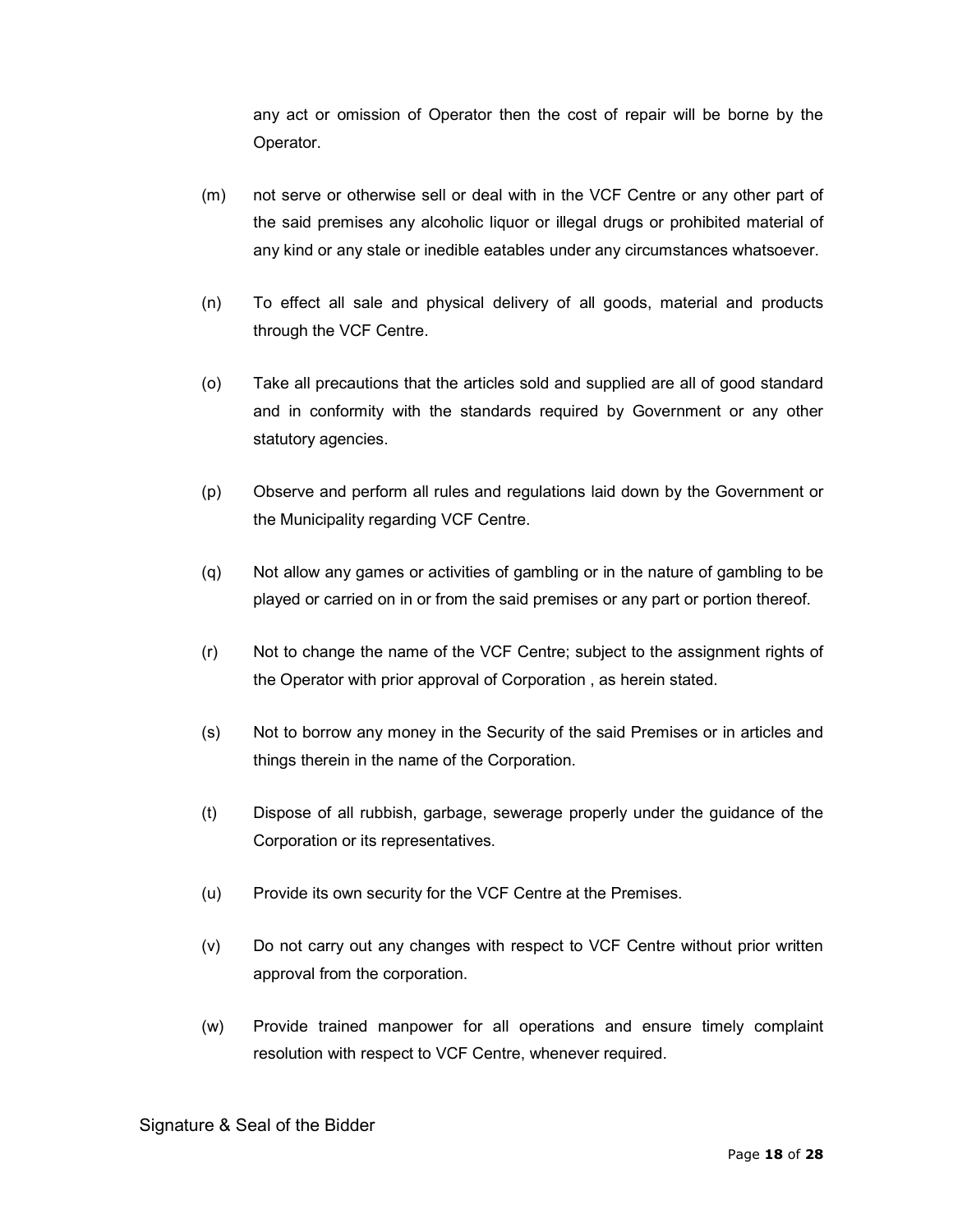- (x) Do not use any open flame/direct heating equipment like gas/kerosene stove, etc in the licensed area. All heating should be done through indirect heating equipment like microwave ovens, etc. only.
- (4) The Operator is merely permitted user of the said Premises for operating the VCF Centre during the tenure of this Agreement. The Operator shall have no right, title or interest of any nature whatsoever in the said Premises or any part or portion thereof. The Operator undertakes not to claim that it is a tenant, sub-tenant, lessee, sub-lessee and / or claim any right, title or interest in the said Premises or any part or portion thereof. The Operator shall not be deemed to have been put in possession at any time whatsoever of the said Premises or any part or portion thereof, whether exclusive or otherwise. The possession of the said Premises and every part thereof including aforesaid allied services will at all times in law and in equity, vest in the Corporation exclusively. The Operator will have no claim of dealership of the retail outlet on the basis of this Agreement.
- (5) This Agreement shall be valid and remain in force for a period of three years and effective from \_\_\_\_\_\_\_\_\_\_\_\_\_\_\_\_\_ i.e. up to \_\_\_\_\_\_\_\_\_\_\_\_ (both days included). The agreement maybe renewed for another period of three years on the sole discretion of HPCL at the same terms & conditions subject to satisfactory past performance by the Operator.
- (6) Either Party can terminate this Agreement by giving three months' notice in writing to the other. However, this only can be evoked by the Operator after completion of at least one year of operation (lock in period)
- (7) The Corporation is entitled to terminate this agreement for below mentioned reasons, after giving notice of 15 days and if the Operator fails to cure the breach within 15 days of receipt of the said notice, this agreement shall stand terminated
	- a) In the event the Operator fails or neglects or is unable to pay to the Corporation the amount payable, for a continuous period of 60 days or more, as stated in clause 11 willfully or otherwise,: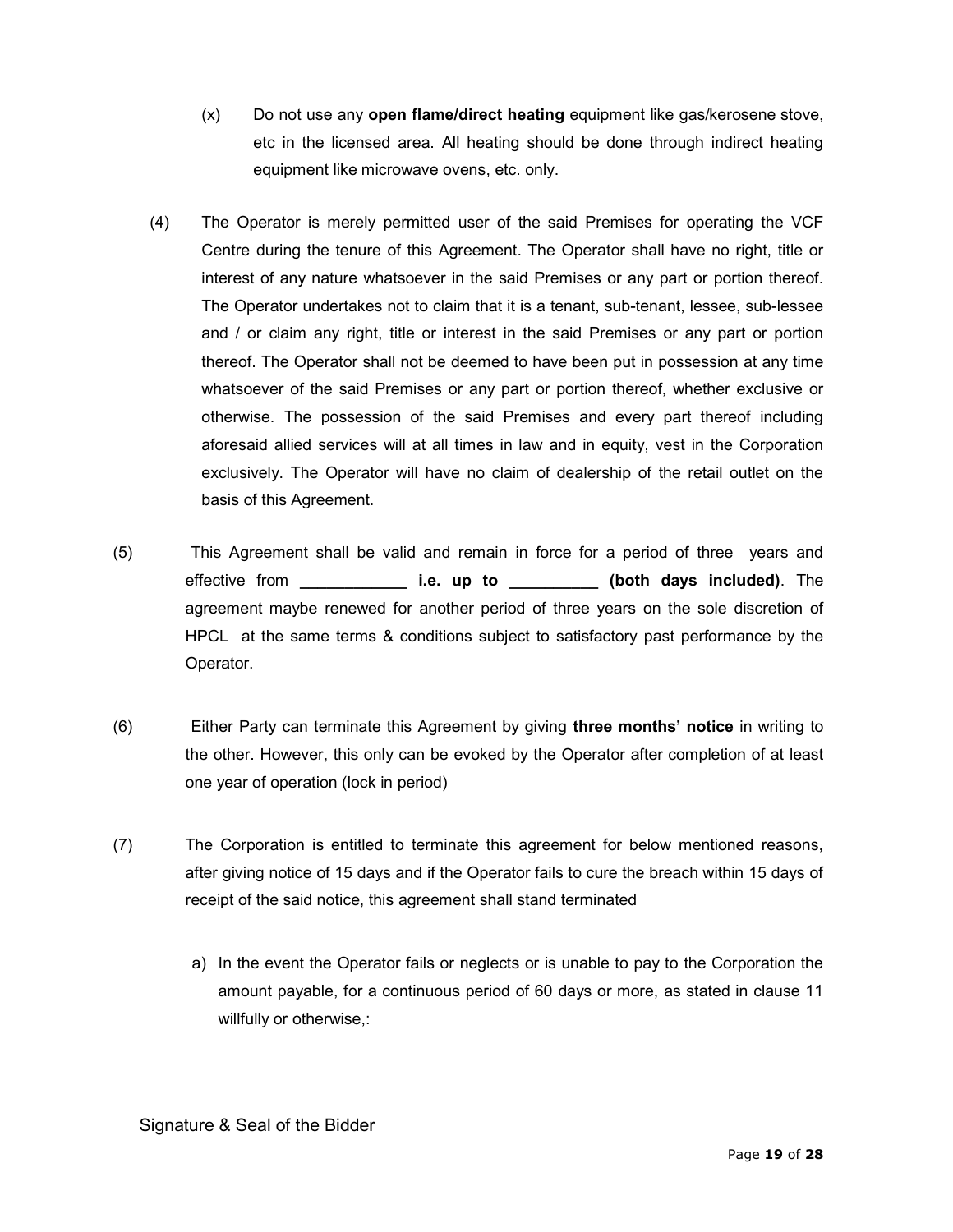- b) Does not comply with the provisions of the Petroleum Act, 1934, the Explosives Act, 1884 and the rules made there under or any other laws/regulations passed by the Central/State/Local government which are applicable to this Agreement.
- c) Material breach of the terms and conditions of this agreement by the Operator and it fails to cure the breach within the stipulated period.
- d) The Operator claims right, title or interest in the Premises or any part or portion thereof contrary to the rights granted to the Operator under this Agreement i.e. claims to be a tenant, sub-tenant or sub-lessee thereof.

However, Corporation reserves its right to terminate the Agreement forthwith on happening of any of the below events

- There is in force a direction or order from a statutory authority that compels or results in closure of the VCF Centre, and all appeals and other remedies available there against have been fully exhausted.
- Consequent to an order from a Court, directing closure of the VCF Centre, and all appeals and other remedies available there against have been fully exhausted.
- The Corporation loses the right to occupy the Premises of the Selected Retail Outlet.
- (8) The Operator shall pay to the Corporation as specified in **Annexure-A** Signage Fee as consideration for having allowed the Operator to operate and run the VCF Centre, a fixed monthly signage fee to be paid every month. Such payments will be made latest by the  $5<sup>th</sup>$  of the each month. Service Tax/ GST shall be applicable over and above the net signage fee amount.
- (9) The representative of the Corporation shall be entitled to inspect the VCF Centre at any reasonable time during the working hours of the Operator.
- Signature & Seal of the Bidder (10) The Operator & the Corporation hereby agree and confirm that in pursuance of the arrangement, the Operators shall pay a monthly minimum guaranteed fixed signage fee as mentioned in Annexure-A. Service Tax/ GST shall be applicable over and above the net signage fee amount. The signage fee shall be paid within the  $5<sup>th</sup>$  day of every calendar month for the previous month. TDS on the same shall be deducted as applicable and TDS certificate shall be issued for the TDS amount deducted. In cases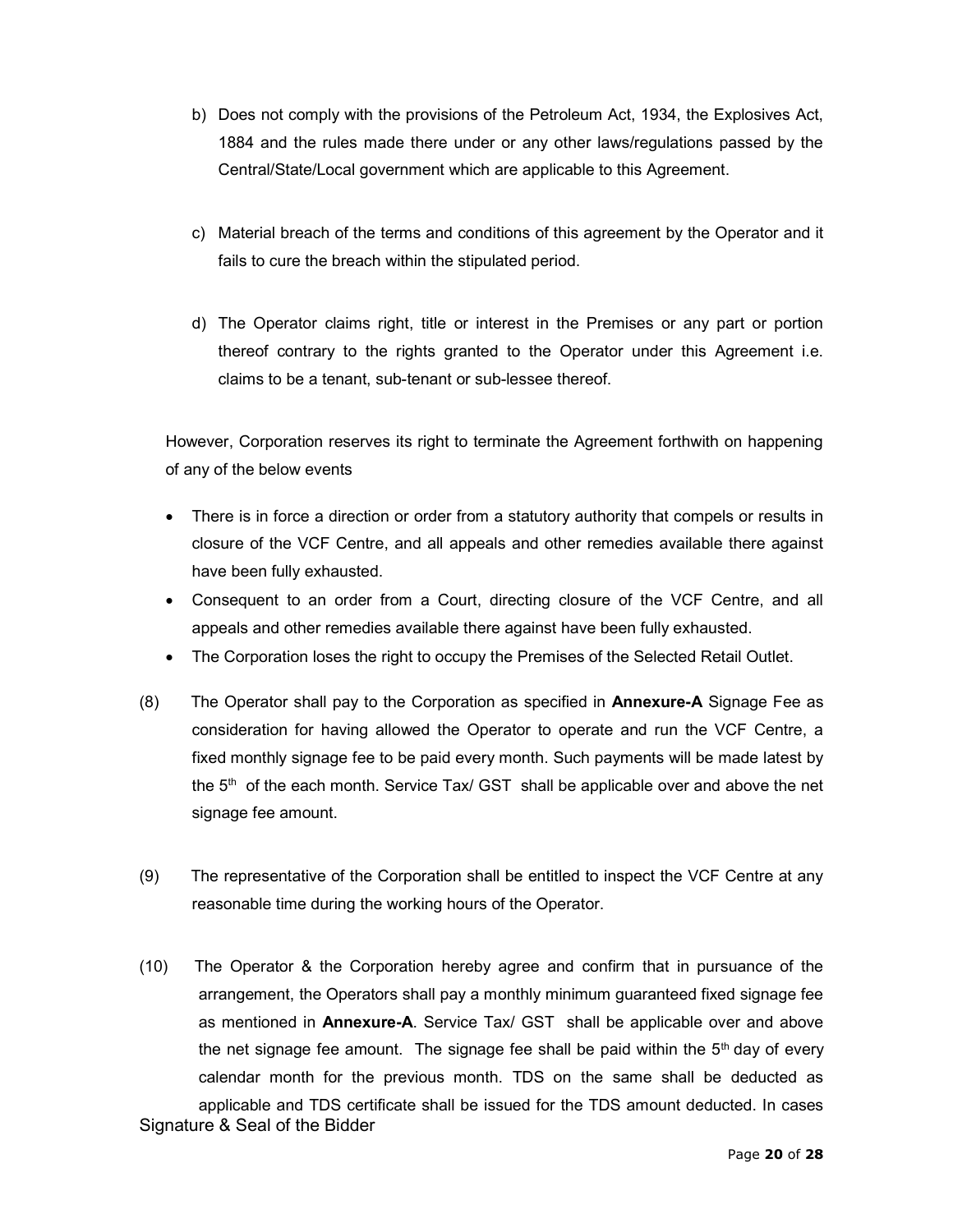of delay in such payments, a simple interest  $\omega$  18% Per annum shall be paid on the outstanding amount.

- (11) The Operator shall not claim that it is paying any rent or compensation for the occupation or possession of the said Premises or any part thereof as what is contemplated herein is operation of VCF Centre.
- (12) The Operator shall be responsible to pay (for the portion where the VCF Centre is installed), any incremental (increase in) municipal, property, service or other tax, or charges if any, imposed by the Municipal Corporation or any other body in connection with the operation of the VCF Centre.
- (13) The Operator shall be solely responsible for the payment of wages to the staff employed by him for conducting and running the VCF Centre and to abide by the Rules and Regulations as laid down in Payment of Wages Act, 1936, Minimum Wages Act, 1948, Workmen's Compensation Act, 1923, Industrial Disputes Act, 1947, Employees State Insurance Act, 1948, Contract Labour (Regulation and Abolition) Act, 1952, Payment of Bonus Act, 1965, Employees Provident Fund and Miscellaneous Provisions Act, 1952, Shops and Establishment Act, Factories Act, 1948, and all the applicable Labour Laws from time to time and the Corporation shall be in no event responsible/ liable for acts of omission and/or commission, including financial/pecuniary liabilities towards the employees and associates of the Operator. The Operator shall indemnify and keep the Corporation its directors, successors, assignees officers, and agents indemnified from and against all claims, actions, proceedings, damages, costs and expenses arising of the same.
- (14) During the continuance of this Agreement the Operator shall adequately insure its men and materials against all risks including third party risk to persons, fire and explosion risk, riot risk, workmen's compensation and injury. The Operator shall keep the Corporation indemnified from such loss including damage arising out of any act by the Operator, its representative/s. However, the Operator shall not be liable for any damages or hazards to the Premises or third parties, arising out of any direct act of the Corporation.
- Signature & Seal of the Bidder 15 Neither Party will be liable for any default or delay in the performance of its obligations (other than payment obligations) under this Agreement if such default or delay is caused, directly or indirectly, by forces beyond the control of the Affected Party ("Force Majeure"). Force Majeure shall include, without limitation, fire, flood, earthquake or acts of God or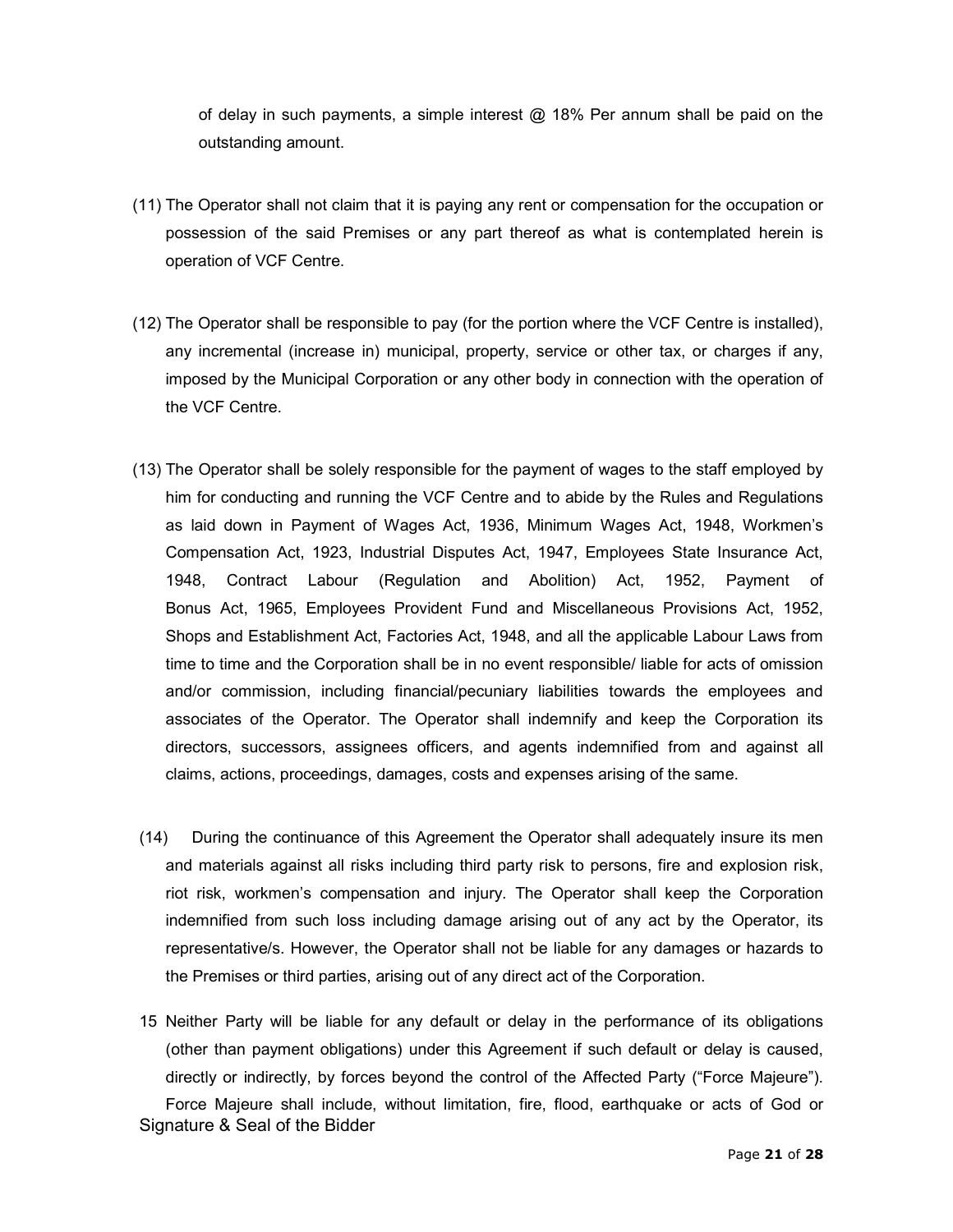terror; riots, civil disorders, rebellions in India; strikes, lockouts, government legislations, epidemic etc. A Party whose performance is prevented, restricted, or interfered with by reason of a Force Majeure condition shall be excused from such performance to the extent of such Force Majeure condition so long as such Party provides the other Party with prompt written notice within a period of seven (7) days from the date of occurrence of such Force Majeure event, describing the Force Majeure condition and takes all reasonable steps to avoid or remove such causes of non-performance and immediately continues performance whenever and to the extent such causes are removed. If the Force Majeure event continues for a period of more than 30 (thirty) consecutive days, either Party shall have the right to terminate this Agreement, without liability to the other Party.

- 16 Upon termination of this Agreement by efflux of time or sooner determination, the Operator hereby covenants and agrees with the Corporation that the Operator shall immediately stop the use of the said Premises and shall forthwith remove all its employees, representatives and agents and all its machines, equipments, signage board, furniture and fixtures and other goods and material there from and shall restore the said Premises to the state and condition other than the sanctioned renovations in which the Premises is at present, reasonable wear and tear excepted,. . For every day's delay, the Operator shall pay the Corporation double the signage fee on prorate basis for delayed period. For example, if operator is paying Rs. X per month as signage fee then for operator has to pay Rs. 2X/ 30 per day for the number of days of the delay. In any event, the Corporation shall lawfully be entitled to prevent the Operator and his / their staff, employees, workmen, laborers, agents and other personnel and all persons claiming through under or in trust for him / them, from entering upon the said premises or any part of portion thereof and shall also be entitled to remove all the goods, property and effects, if any, belonging to the Operator at his / their cost, without prejudice to its rights to recover all arrears of signage fees/ minimum guarantee and / or claims, loss and damages suffered or incurred by the Corporation on account of such termination or otherwise howsoever.
- 17 The Corporation undertakes to forthwith upon expiry or sooner termination of this Agreement, to refund in full to the Operator the security deposit paid by the Operator by way of demand draft or pay order or NEFT/RTGS payable at Mumbai however, the Corporation shall be entitled to deduct there from any arrears, if any, towards electricity/water charges or minimum guaranteed fixed signage fees and any other charges payable by the Operator to the Corporation under these presents and to permit the Operator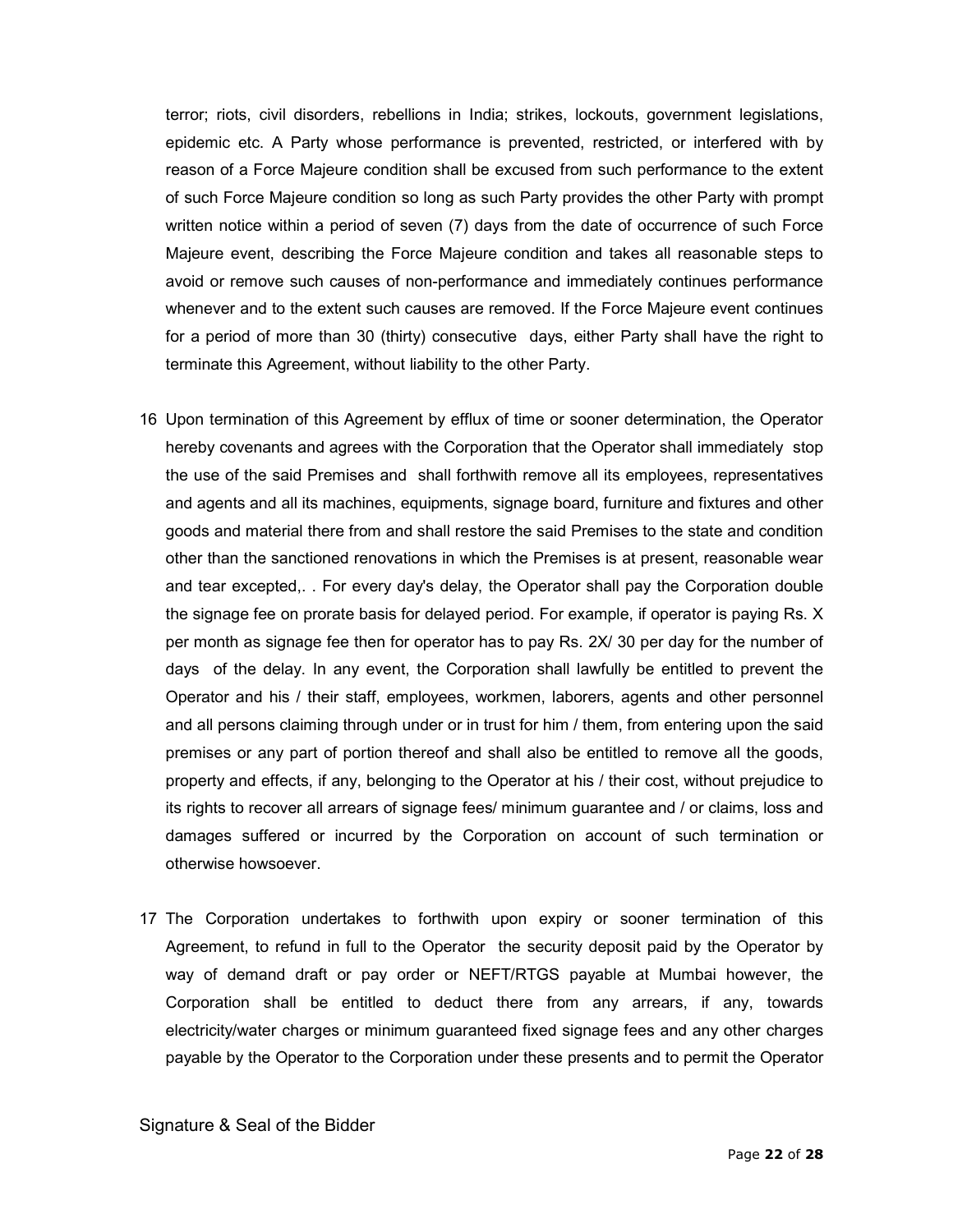to remove from the Premises, any fixtures, fittings, appliances or other improvements belonging to or provided by the Operator in or about the Premises.

- 18. The Operator shall not carry out any structural alterations or additions in any part of the said Premises without the prior consent of the Corporation, in writing.
- 19. Any communication or notice required to be served hereunder shall be sufficiently served on the Operator, if served by Registered Post/ Speed post and Email ID to its and shall be sufficiently served on the Corporation, if served by Registered Post to its on addresses of its Regional Office mentioned in the Agreement above;

#### 22. Arbitration

All disputes and differences of whatsoever nature, whether existing or which shall at any time arise between the Parties hereto touching or concerning the agreement, meaning, operation or effect thereof or to the rights and liabilities of the Parties or arising out of or in relation thereto whether or during or after completion of the contract or whether before after determination, foreclosure, termination or breach of the agreement (other than those in respect of which the decision of any person is, by the contract , expressed to be final and binding) shall, after written notice by either Party to the agreement to the other of them, be referred for adjudication to the Sole Arbitrator to be appointed as hereinafter provided, in accordance with the Arbitration & Conciliation Act, 1996 as amended from time to time. It is agreed between parties to this Agreement, that:

- a. Corporation shall suggest the names of 3 persons to the Operator. The said persons shall not be employees of either party nor connected to either party, in any way prohibited by the Arbitration & Conciliation Act, 1996.
- b. Operator shall choose one name from among the said three persons to be appointed as Sole Arbitrator.
- c. If the Operator is not agreeable to the appointment of any one person from the said three names, then both parties shall mutually agree and decide upon the name of the Sole Arbitrator. Failing this, a party is free to approach the Court of competent jurisdiction for making an appointment.
- d. In the event of the Arbitrator to whom the matter is referred to, does not accept the appointment, or is unable or unwilling to act or resigns or vacates his office for any reasons whatsoever, then both the parties shall appoint another sole Arbitrator as aforesaid, to act as the Sole Arbitrator.

Signature & Seal of the Bidder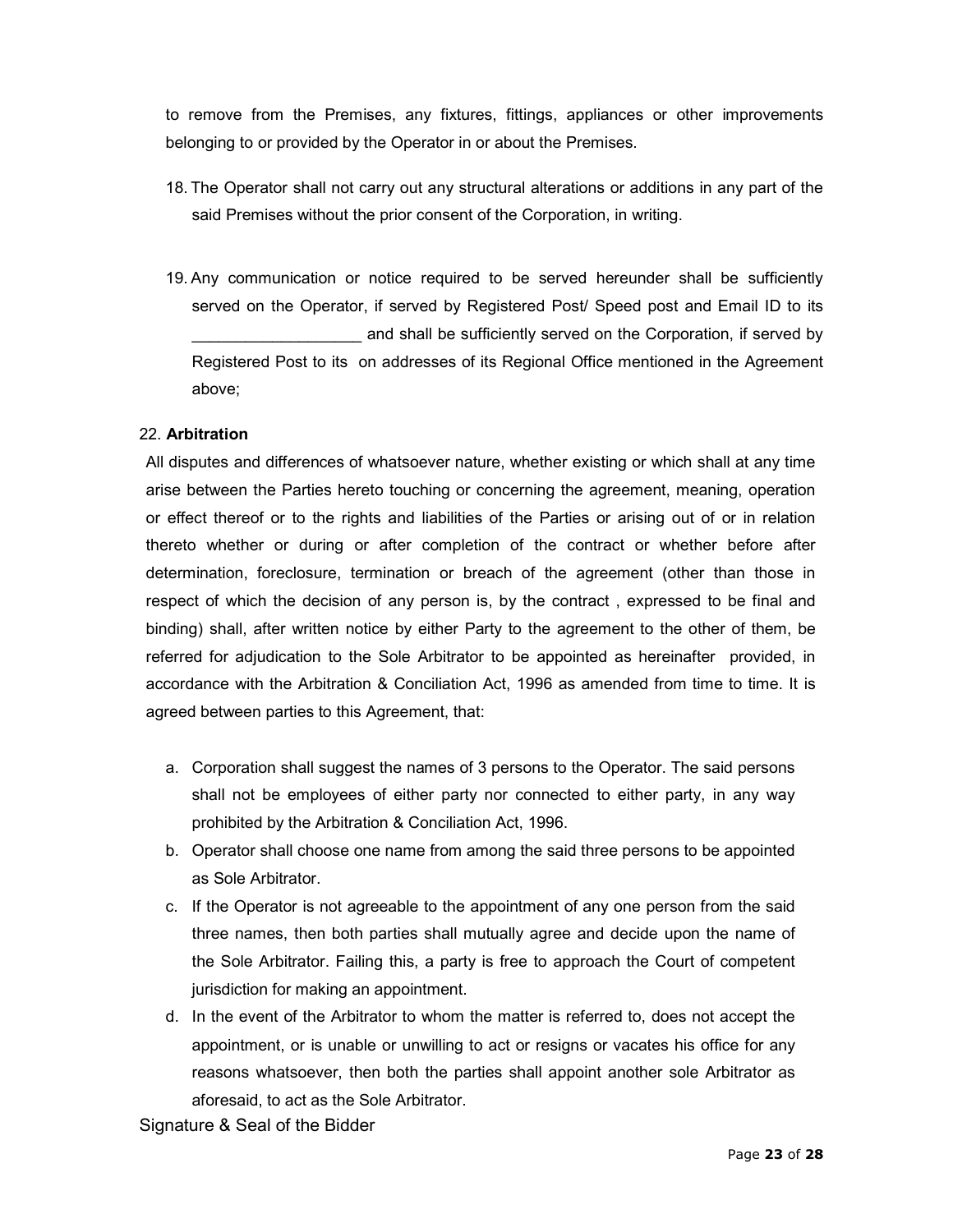- e. Such another person nominated as the Sole Arbitrator shall be entitled to proceed with the arbitration from the stage at which it was left by his predecessor.
- f. The language of arbitration shall be English language.
- g. Unless otherwise agreed by the parties, the venue and seat of Arbitration shall be at the Mumbai of the Corporation.
- h. The Arbitrator shall be a person who has his residence either in the same city or at least the same State where the Arbitration is going to be held/conducted.
- i. The fees and costs of the Arbitration proceedings, shall be borne equally by both parties, unless otherwise directed by Sole Arbitrator.
- j. The award shall contain reasons and shall be final and binding on the parties, subject to any right of appeal under the law.
- k. The Arbitrator may give a composite or separate award(s) in respect of each dispute or difference referred to him and may also make interim award(s) if necessary.
- l. The work under the Contract shall, however, continue during the Arbitration proceedings, except in case of termination and no payment due or payable to the concerned Party shall be withheld (except to the extent disputed) on account of initiation, commencement or pendency of such proceedings.
- m. Subject to the aforesaid, the provisions of the Arbitration and Conciliation Act, 1996 or any statutory modification or re-enactment thereof and the rules made thereunder, shall apply to the Arbitration proceedings under this Clause.

IN WITNESS WHEREOF the parties hereto have hereunto set and subscribed their respective hands and seals the day and year first here in above written.

| Signed and delivered for and on behalf of Hindustan  |  |
|------------------------------------------------------|--|
| Petroleum Corporation Limited through its Authorized |  |
| Signatory                                            |  |
|                                                      |  |
| Mr                                                   |  |
|                                                      |  |
| In the presence of                                   |  |
|                                                      |  |
|                                                      |  |
|                                                      |  |
|                                                      |  |
|                                                      |  |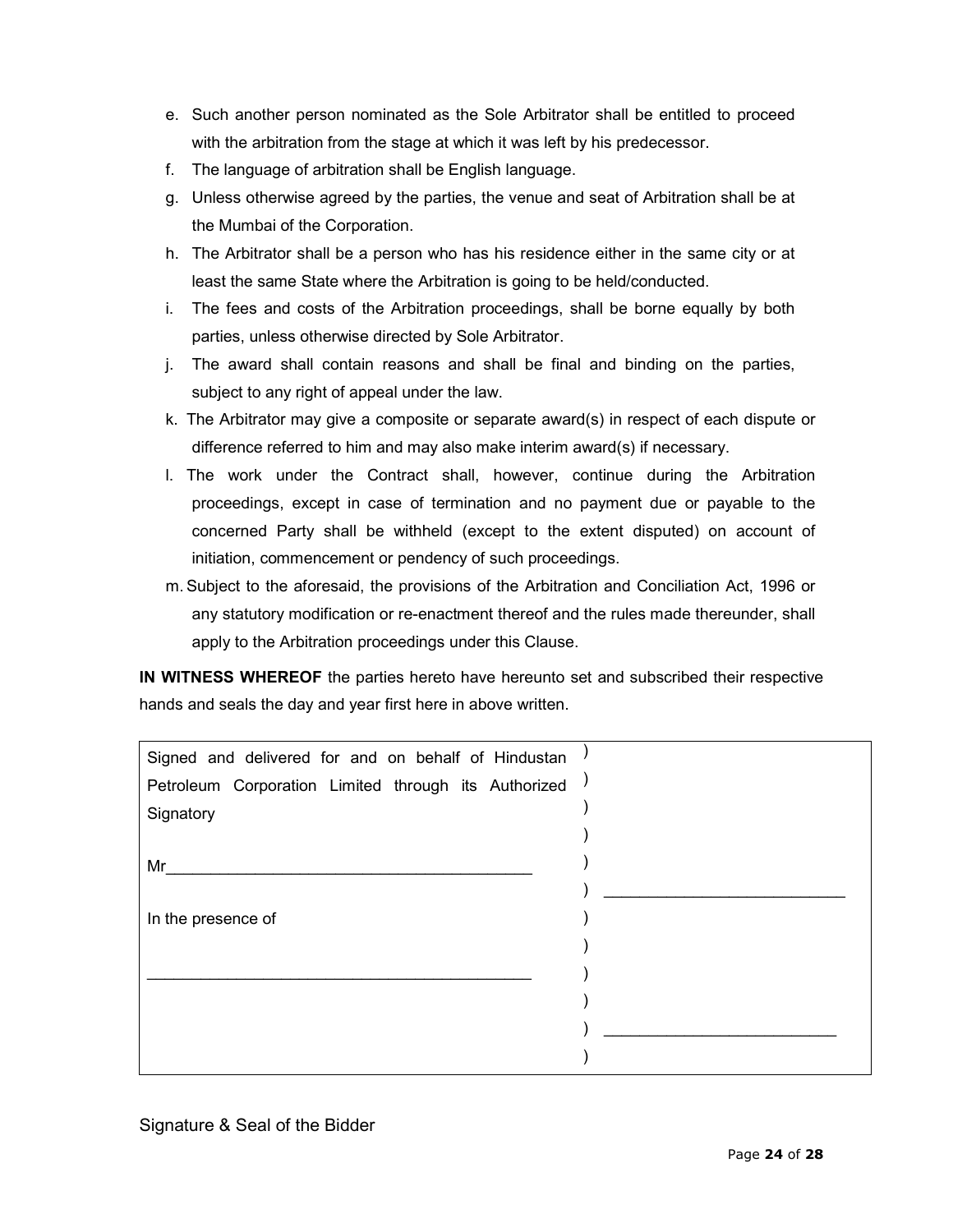| Signed and delivered by for and on behalf of through its |  |
|----------------------------------------------------------|--|
| <b>Authorized Signatory</b>                              |  |
|                                                          |  |
| Mr.                                                      |  |
|                                                          |  |
| In the presence of                                       |  |
|                                                          |  |
|                                                          |  |
|                                                          |  |
|                                                          |  |
|                                                          |  |
|                                                          |  |
|                                                          |  |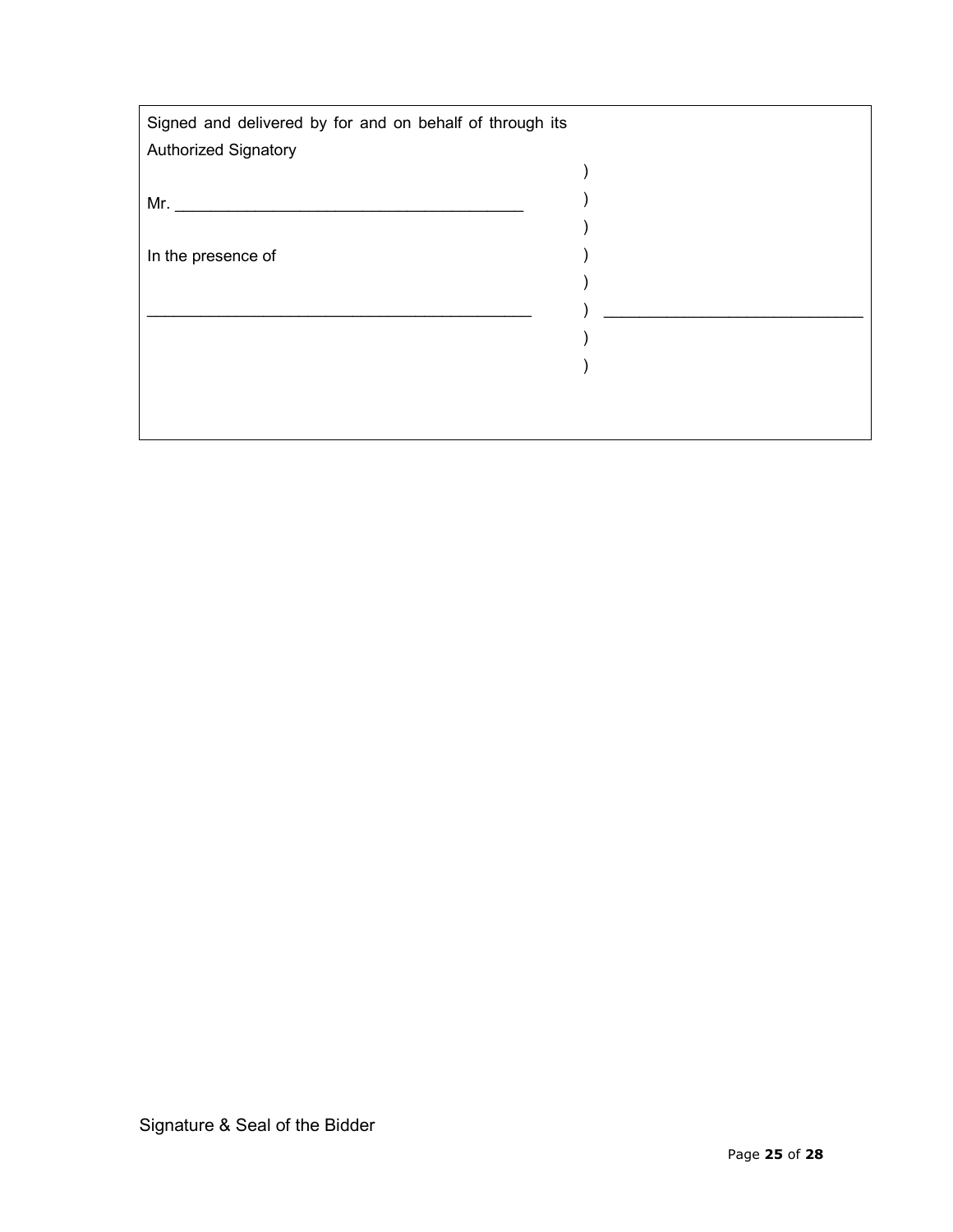| Annexure-A                            | M/s                                                    |  |  |
|---------------------------------------|--------------------------------------------------------|--|--|
| <b>Particulars</b>                    |                                                        |  |  |
| Address                               |                                                        |  |  |
| Area                                  | 700 SQFT Carpet                                        |  |  |
| Min Guaranteed Signage Fees           | 1 <sup>st</sup> Year of Operation: Rs<br>$/$ -         |  |  |
|                                       | 2 <sup>nd</sup> Year of Operation: Rs<br>$\frac{1}{2}$ |  |  |
| <b>Interest Free Security Deposit</b> | Rs.                                                    |  |  |
|                                       |                                                        |  |  |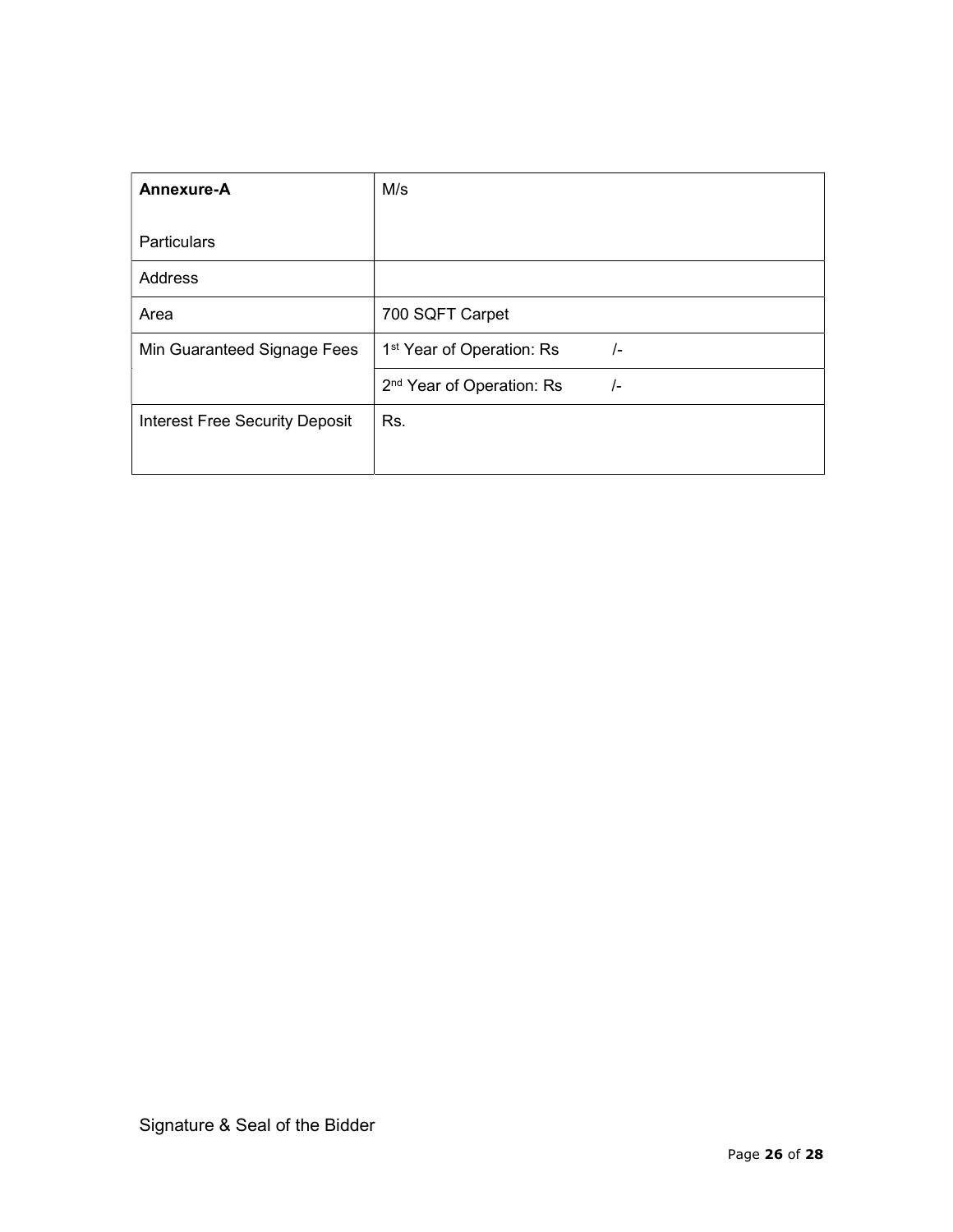Annexure V (on letter head)

## DECLARATION NON BLACKLISTED / NON BANNED PARTY

WE CONFIRM THAT WE HAVE NOT BEEN BANNED OR DELISTED BY ANY GOVERNMENT OR QUASI GOVERNMENT AGENCIES OR PSUs.

----------------------------------------------------------------------

## SEAL, SIGNATURE & NAME OF THE BIDDER